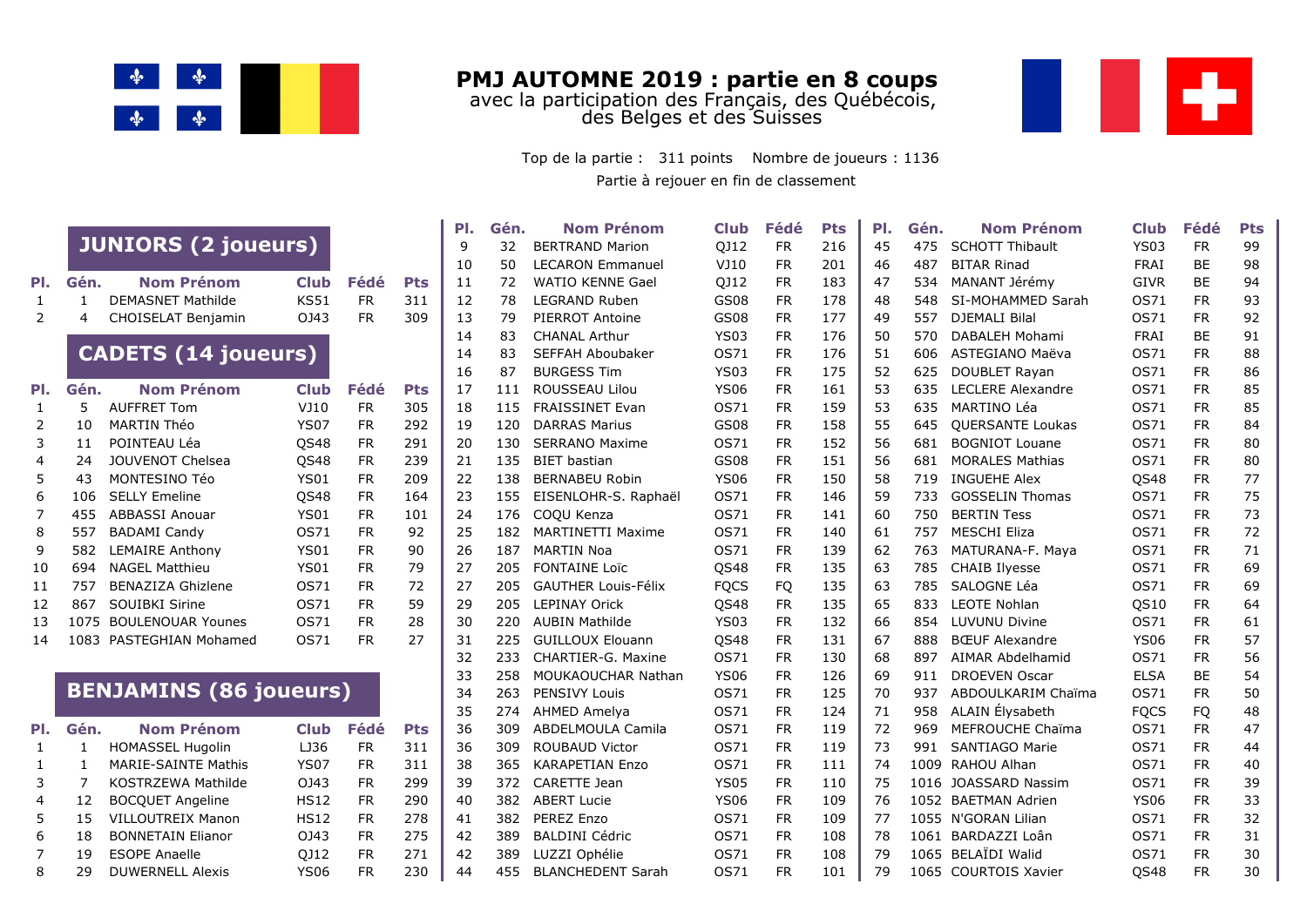| PI. | Gén. | <b>Nom Prénom</b>             | <b>Club</b>      | Fédé      | <b>Pts</b> | PI. | Gén. | <b>Nom Prénom</b>           | <b>Club</b>     | Fédé      | <b>Pts</b> | PI. | Gén. | <b>Nom Prénom</b>          | <b>Club</b> | Fédé      | Pts |
|-----|------|-------------------------------|------------------|-----------|------------|-----|------|-----------------------------|-----------------|-----------|------------|-----|------|----------------------------|-------------|-----------|-----|
| 81  |      | 1065 KECHICHIAN Toni          | OS71             | <b>FR</b> | 30         | 37  | 66   | <b>DELOT Tom</b>            | GS42            | <b>FR</b> | 187        | 83  | 153  | <b>BARAC Darius</b>        | GS42        | <b>FR</b> | 147 |
| 82  |      | 1088 HARBAOUI Ilyana          | OS71             | <b>FR</b> | 26         | 37  | 66   | <b>DUFFAUX Fabio</b>        | 0343            | <b>FR</b> | 187        | 83  | 153  | LEFEVRE Lana               | GS42        | <b>FR</b> | 147 |
| 82  |      | 1088 YOUNES Ilias             | OS71             | <b>FR</b> | 26         | 37  | 66   | <b>EGRET Erwann</b>         | GS42            | <b>FR</b> | 187        | 85  | 155  | <b>CARDEY Manon</b>        | AS49        | <b>FR</b> | 146 |
| 84  |      | 1095 JAAFAR Sara              | OS71             | <b>FR</b> | 24         | 40  | 70   | <b>PY Mathilde</b>          | R <sub>17</sub> | <b>FR</b> | 186        | 86  | 159  | <b>BOTTONI Hugo</b>        | VJ10        | <b>FR</b> | 145 |
| 84  |      | 1095 ORLANDI Lenny            | OS71             | <b>FR</b> | 24         | 41  | 71   | DIANDA Alimata              | GS08            | <b>FR</b> | 185        | 86  | 159  | FERRANDES Jolan            | <b>YS28</b> | <b>FR</b> | 145 |
| 86  |      | 1099 MOULIN Bryan             | OS71             | FR.       | 23         | 42  | 72   | <b>DEBUYSER Damien</b>      | <b>FS03</b>     | <b>FR</b> | 183        | 86  | 159  | <b>MAREST Callistine</b>   | <b>PS39</b> | <b>FR</b> | 145 |
|     |      |                               |                  |           |            | 43  | 75   | <b>EUPHROSINE Yliann</b>    | <b>VS42</b>     | <b>FR</b> | 181        | 86  | 159  | TILLET B. Maxence          | VJ10        | FR        | 145 |
|     |      | POUSSINS (589 joueurs)        |                  |           |            | 43  | 75   | PETITNICOLAS Théo           | <b>VS42</b>     | <b>FR</b> | 181        | 90  | 164  | <b>DELIN Lucie</b>         | <b>LS03</b> | <b>FR</b> | 144 |
|     |      |                               |                  |           |            | 45  | 77   | MAHIEUX Brenda              | GS08            | <b>FR</b> | 180        | 90  | 164  | <b>FERRANDO Luca</b>       | <b>RS30</b> | <b>FR</b> | 144 |
| PI. | Gén. | <b>Nom Prénom</b>             | <b>Club</b>      | Fédé      | <b>Pts</b> | 46  | 79   | LUU-DINH Tom                | AS49            | <b>FR</b> | 177        | 90  | 164  | <b>FONSNY Mathis</b>       | <b>ELSA</b> | BE        | 144 |
| 1   | 6    | LAVASTE Nathan                | VJ10             | <b>FR</b> | 303        | 47  | 87   | <b>MERLEN Anaé</b>          | <b>YS15</b>     | <b>FR</b> | 175        | 93  | 167  | <b>BOULON Maryam</b>       | <b>LS03</b> | <b>FR</b> | 143 |
| 2   | 8    | <b>ARAB Cirta</b>             | VJ10             | <b>FR</b> | 294        | 48  | 89   | <b>HEROGUEZ Victor</b>      | 0J43            | <b>FR</b> | 172        | 93  | 167  | <b>EICHINGER Antoine</b>   | AS49        | <b>FR</b> | 143 |
| 3   | 9    | <b>BARBE Juliette</b>         | <b>RS30</b>      | <b>FR</b> | 293        | 48  | 89   | JANEZ Ethan                 | <b>VS42</b>     | <b>FR</b> | 172        | 95  | 171  | ANDRIAMBOLOLONA Kélian     | <b>LS03</b> | <b>FR</b> | 142 |
| 4   | 13   | NISSANIAN Tsoliné             | LS <sub>03</sub> | <b>FR</b> | 287        | 50  | 94   | <b>MAS Karen</b>            | <b>YS10</b>     | <b>FR</b> | 170        | 95  | 171  | COPIN Théo                 | GS42        | <b>FR</b> | 142 |
| 5   | 16   | <b>COLIN Antoine</b>          | VJ10             | <b>FR</b> | 277        | 50  | 94   | <b>MEZENGUE Daphne</b>      | <b>VS42</b>     | <b>FR</b> | 170        | 95  | 171  | CROIZE Adélaïde            | <b>LS03</b> | <b>FR</b> | 142 |
| 5   | 16   | <b>EISENSTEIN Jack</b>        | UJ05             | <b>FR</b> | 277        | 52  | 97   | <b>BOILET Lola</b>          | GS20            | <b>FR</b> | 168        | 98  | 176  | DUCRAY-C. Maxence          | <b>LS03</b> | <b>FR</b> | 141 |
| 7   | 21   | PAZZANO Juni                  | <b>LS03</b>      | <b>FR</b> | 253        | 52  | 97   | TEJERINA Joan-Ilis          | <b>LS03</b>     | <b>FR</b> | 168        | 98  | 176  | <b>RIFFLARD Lukas</b>      | GS42        | <b>FR</b> | 141 |
| 8   | 22   | <b>NOBLIN Paul</b>            | <b>NS04</b>      | <b>FR</b> | 246        | 54  | 100  | <b>HIERHOLZER Evan</b>      | AS49            | <b>FR</b> | 167        | 100 | 182  | <b>BRAHAM Gauthier</b>     | <b>ELSA</b> | <b>BE</b> | 140 |
| 9   | 24   | <b>LECLERCO Sixte</b>         | <b>LS03</b>      | <b>FR</b> | 239        | 55  | 101  | <b>JACOMAIN Lucas</b>       | <b>GIVR</b>     | <b>BE</b> | 166        | 100 | 182  | FERRANDES Tiago            | <b>YS10</b> | <b>FR</b> | 140 |
| 10  | 26   | JOSEPH Julien                 | QS09             | <b>FR</b> | 233        | 56  | 103  | TILLET B. Gustave           | VJ10            | <b>FR</b> | 165        | 100 | 182  | MARTINAJ Kleida            | <b>FRAI</b> | <b>BE</b> | 140 |
| 11  | 27   | BERGEON-P. Maxence            | QJ12             | <b>FR</b> | 231        | 56  | 103  | <b>XICLUNA FAIVRE Awen</b>  | <b>RS30</b>     | <b>FR</b> | 165        | 103 | 187  | <b>BEN AMMAR Ahmed</b>     | <b>VS42</b> | <b>FR</b> | 139 |
| 12  | 30   | <b>COURREGES Gabriel</b>      | <b>VS42</b>      | <b>FR</b> | 227        | 58  | 109  | LOULOUM Rémi                | <b>TS13</b>     | <b>FR</b> | 162        | 103 | 187  | <b>GUERINEAU Kaelle</b>    | <b>VS42</b> | <b>FR</b> | 139 |
| 13  | 31   | <b>SELVANADIN Ellis</b>       | U39              | <b>FR</b> | 221        | 59  | 111  | VANISIANI Alexandre         | FRAI            | <b>BE</b> | 161        | 105 | 191  | <b>BODIN Anael</b>         | <b>US41</b> | <b>FR</b> | 138 |
| 14  | 32   | <b>ANDLAUER CIÉO</b>          | <b>KS48</b>      | <b>FR</b> | 216        | 60  | 113  | <b>WEISS Damien</b>         | AS49            | <b>FR</b> | 160        | 105 | 191  | <b>DEGEE Timo</b>          | <b>FRAI</b> | <b>BE</b> | 138 |
| 15  | 34   | <b>BONILLA Louison</b>        | <b>YS24</b>      | <b>FR</b> | 215        | 61  | 115  | DUWERNELL Mélina            | <b>YS06</b>     | <b>FR</b> | 159        | 107 | 195  | <b>BOURRAS Laura</b>       | <b>YS24</b> | <b>FR</b> | 137 |
| 15  | 34   | <b>VANDENGEYVANGHE Maélie</b> | GS20             | <b>FR</b> | 215        | 61  | 115  | <b>OUALI IDRISSI Amir</b>   | GS03            | <b>FR</b> | 159        | 107 | 195  | <b>NOMBLOT Célinie</b>     | <b>LS03</b> | <b>FR</b> | 137 |
| 17  | 36   | PIELAWA-B. Constance          | <b>PS39</b>      | <b>FR</b> | 214        | 61  | 115  | PICARD Julien               | QS48            | <b>FR</b> | 159        | 109 | 200  | <b>BEURET Mélissa</b>      | GS42        | <b>FR</b> | 136 |
| 18  | 37   | <b>DELCROIX Brandon</b>       | GS42             | <b>FR</b> | 213        | 61  | 115  | <b>SCHMITT Emeline</b>      | AA07            | <b>FR</b> | 159        | 109 | 200  | <b>BRAVIN Guilhem</b>      | <b>LS03</b> | <b>FR</b> | 136 |
| 19  | 39   | DUGUA DELABEYE Léo            | <b>FS19</b>      | <b>FR</b> | 211        | 65  | 120  | <b>CACHOT Milane</b>        | <b>LS03</b>     | <b>FR</b> | 158        | 109 | 200  | <b>GUETTICHE Naïla</b>     | GS34        | <b>FR</b> | 136 |
| 19  | 39   | <b>LACOMBA Mathis</b>         | <b>YS03</b>      | FR.       | 211        | 65  | 120  | YEVADIAN Krikor             | <b>LS03</b>     | <b>FR</b> | 158        | 109 | 200  | <b>IKTAD Hatim</b>         | GS03        | <b>FR</b> | 136 |
| 21  | 41   | FOLCHER Alysson               | <b>YS07</b>      | FR.       | 210        | 67  | 123  | <b>HAUREL Julia</b>         | <b>KS48</b>     | <b>FR</b> | 157        | 113 | 205  | <b>KANGA NDEP Charly</b>   | <b>VS42</b> | <b>FR</b> | 135 |
| 22  | 45   | SLIWINSKI Léa                 | GS08             | <b>FR</b> | 205        | 68  | 124  | <b>GIGANDON Camélia</b>     | <b>LS33</b>     | <b>FR</b> | 156        | 113 | 205  | <b>TALLON Myra</b>         | GS34        | <b>FR</b> | 135 |
| 23  | 46   | CENDRE-HÉBERT Noélie          | <b>FQCS</b>      | FQ        | 204        | 69  | 126  | <b>BOTH Louise</b>          | <b>LS03</b>     | <b>FR</b> | 155        | 113 | 205  | <b>ZACHARY Romane</b>      | AA07        | <b>FR</b> | 135 |
| 24  | 47   | <b>DELASALLE Gaspard</b>      | GS20             | <b>FR</b> | 202        | 69  | 126  | <b>GRAVEL Olivier</b>       | <b>FQCS</b>     | FQ        | 155        | 116 | 213  | <b>AMEUR Sirine</b>        | <b>YS24</b> | <b>FR</b> | 134 |
| 25  | 50   | <b>AQUILON Kessy</b>          | <b>YS24</b>      | <b>FR</b> | 201        | 71  | 129  | <b>JAUFFRET Léo</b>         | <b>YS15</b>     | <b>FR</b> | 153        | 116 | 213  | <b>BLANC Anthony</b>       | <b>YS28</b> | FR        | 134 |
| 25  | 50   | <b>BARTHET Marius</b>         | <b>RS30</b>      | <b>FR</b> | 201        | 72  | 130  | FERNEX DE M. Blanche        | <b>LS03</b>     | <b>FR</b> | 152        | 116 | 213  | <b>HANOT Calvin</b>        | QS113       | FR        | 134 |
| 27  | 53   | MATEU-GONZALEZ Swane          | LS33             | <b>FR</b> | 199        | 73  | 135  | <b>KELLER Sarah</b>         | <b>YS07</b>     | <b>FR</b> | 151        | 119 | 217  | <b>BUISSON Alexis</b>      | <b>YS15</b> | FR        | 133 |
| 28  | 54   | <b>FLICK Romain</b>           | <b>YS28</b>      | <b>FR</b> | 198        | 73  | 135  | PALKA Olivia                | <b>VS42</b>     | <b>FR</b> | 151        | 119 | 217  | <b>OULD BOUGRISA Esmée</b> | AA07        | <b>FR</b> | 133 |
| 28  | 54   | VAN HAMME Clémentine          | GS20             | <b>FR</b> | 198        | 75  | 138  | BONNEFOND Joé               | <b>LS33</b>     | <b>FR</b> | 150        | 119 | 217  | PEUGNIEZ Lilou             | GS03        | <b>FR</b> | 133 |
| 30  | 56   | <b>SENNE Gabriel</b>          | VJ10             | <b>FR</b> | 197        | 75  | 138  | MAGGIOLI Mathilde           | LS03            | <b>FR</b> | 150        | 122 | 220  | <b>CHEVRIER Adrien</b>     | <b>YS06</b> | <b>FR</b> | 132 |
| 31  | 57   | <b>LAURENT Mathys</b>         | FRAI             | BE        | 196        | 77  | 142  | BERTHOUX Jérémie            | <b>LS03</b>     | <b>FR</b> | 149        | 122 | 220  | PARMENTIER Léocadie        | <b>YS07</b> | <b>FR</b> | 132 |
| 32  | 58   | <b>AUFFRET Lucie</b>          | VJ10             | <b>FR</b> | 195        | 77  |      | 142 FOLCHER Mélissa         | <b>YS07</b>     | <b>FR</b> | 149        | 122 | 220  | PINSET Maëva               | GS42        | <b>FR</b> | 132 |
| 32  | 58   | STINTZY Nolan                 | <b>FS19</b>      | <b>FR</b> | 195        | 77  | 142  | <b>SALES FERREIRA Athos</b> | <b>VS42</b>     | <b>FR</b> | 149        | 125 | 225  | <b>BIN MAJEED Aariz</b>    | <b>VS42</b> | <b>FR</b> | 131 |
| 32  | 58   | <b>WEGLARZ Manon</b>          | GS20             | <b>FR</b> | 195        | 80  | 149  | <b>CHEYRADE Mathis</b>      | <b>TS13</b>     | <b>FR</b> | 148        | 125 | 225  | <b>CHARLIER Yann</b>       | <b>ELSA</b> | BE        | 131 |
| 35  | 63   | <b>LINCE Mathilde</b>         | AA07             | FR        | 190        | 80  | 149  | FERREIRA Éléna              | <b>RS28</b>     | FR        | 148        | 125 | 225  | <b>CHELMOUN Sofia</b>      | <b>VS42</b> | <b>FR</b> | 131 |
| 36  | 64   | <b>BELAÏDI Naouhr</b>         | GS34             | <b>FR</b> | 188        | 80  | 149  | PIERENS Victor              | LS03            | <b>FR</b> | 148        | 125 |      | 225 DESVEAUX Eve           | <b>YS10</b> | <b>FR</b> | 131 |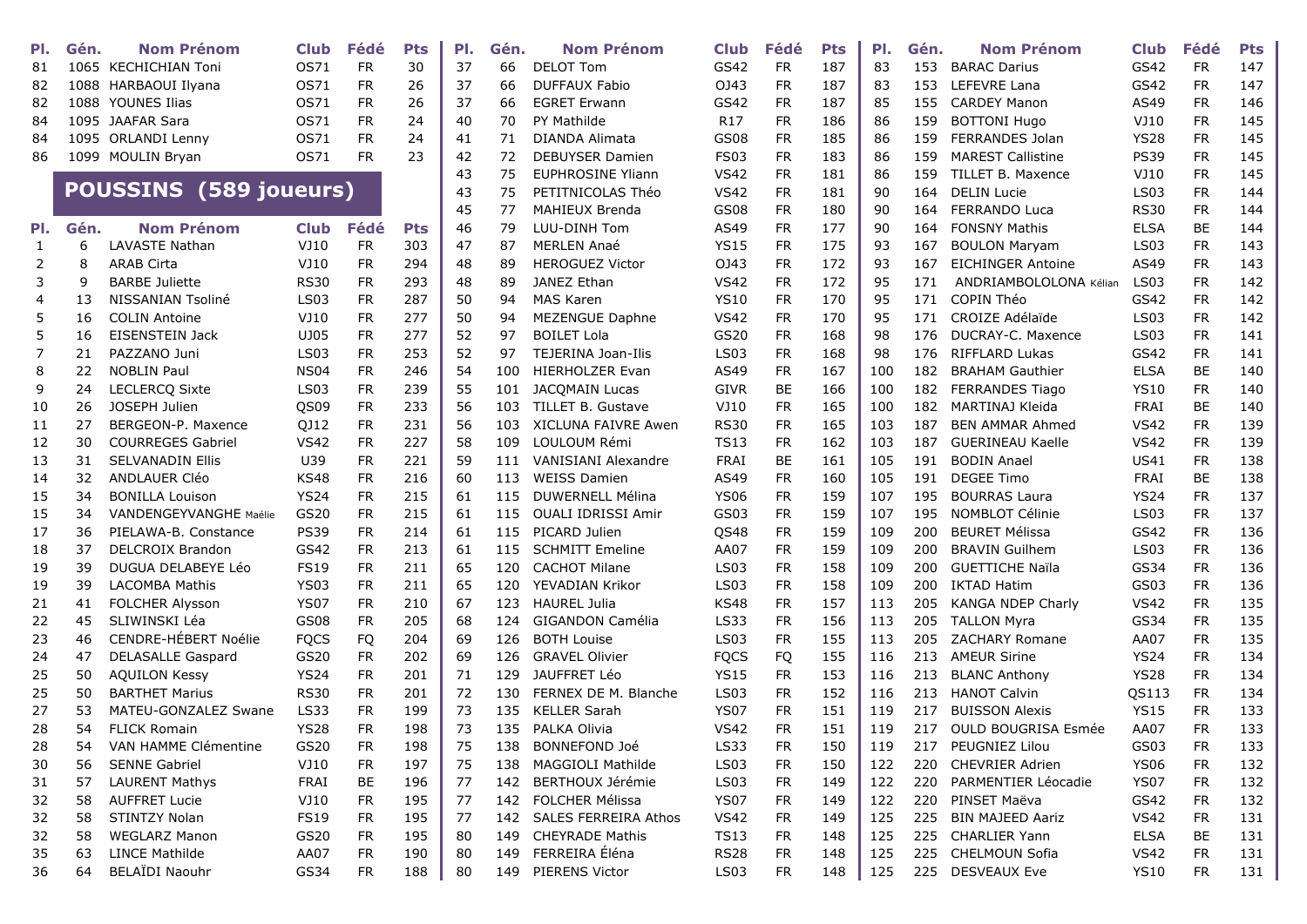| PI. | Gén. | <b>Nom Prénom</b>           | <b>Club</b> | Fédé      | <b>Pts</b> | PI. | Gén. | <b>Nom Prénom</b>         | <b>Club</b>      | Fédé      | <b>Pts</b> | PI. | Gén. | <b>Nom Prénom</b>         | <b>Club</b> | Fédé      | <b>Pts</b> |
|-----|------|-----------------------------|-------------|-----------|------------|-----|------|---------------------------|------------------|-----------|------------|-----|------|---------------------------|-------------|-----------|------------|
| 125 | 225  | <b>HUGUIER Clovis</b>       | <b>TS13</b> | <b>FR</b> | 131        | 170 | 289  | <b>RENAI Massyl</b>       | <b>VS42</b>      | <b>FR</b> | 122        | 219 | 356  | <b>LEITAO Corentin</b>    | <b>US41</b> | <b>FR</b> | 112        |
| 125 | 225  | LE BRUN Alexandre           | <b>YS28</b> | <b>FR</b> | 131        | 170 | 289  | <b>WOURMS Anaïs</b>       | <b>YS24</b>      | <b>FR</b> | 122        | 219 | 356  | NENADOVIC Séléna          | <b>US41</b> | <b>FR</b> | 112        |
| 125 | 225  | <b>PORTAL Lucka</b>         | <b>YS10</b> | <b>FR</b> | 131        | 177 | 297  | <b>GANZIN Noa</b>         | <b>YS28</b>      | <b>FR</b> | 121        | 219 | 356  | <b>SEVE Lola</b>          | AS49        | <b>FR</b> | 112        |
| 132 | 233  | GODONOU A. Sewanou          | <b>FS19</b> | <b>FR</b> | 130        | 177 | 297  | MUTEL Angélo              | GS42             | <b>FR</b> | 121        | 224 | 365  | <b>ASMARI Malak</b>       | <b>YS10</b> | <b>FR</b> | 111        |
| 133 | 236  | <b>ABBAH Anne Dominique</b> | <b>VS42</b> | <b>FR</b> | 129        | 177 | 297  | <b>NOVIK Oona</b>         | <b>YS24</b>      | <b>FR</b> | 121        | 225 | 372  | <b>BACHELET Laura</b>     | <b>YS24</b> | <b>FR</b> | 110        |
| 133 | 236  | ABDELLI Ranya               | <b>NS04</b> | FR        | 129        | 177 | 297  | PIEROSARA Eden            | AA07             | <b>FR</b> | 121        | 225 | 372  | <b>BAILLY Kyllian</b>     | GS08        | <b>FR</b> | 110        |
| 133 | 236  | <b>BOUSBA Nour</b>          | GS34        | <b>FR</b> | 129        | 181 | 301  | <b>CAUCHOIS Constance</b> | GS20             | <b>FR</b> | 120        | 225 | 372  | <b>BERREHAL Mélyna</b>    | GS34        | FR        | 110        |
| 133 | 236  | COUTURE Jean-Thomas         | <b>FQCS</b> | FQ        | 129        | 181 | 301  | CHAOUI Safaâ              | <b>YS12</b>      | <b>FR</b> | 120        | 225 | 372  | <b>DELHOUGNE Amandine</b> | <b>ELSA</b> | <b>BE</b> | 110        |
| 133 | 236  | <b>DERHORE Ines</b>         | <b>ELSA</b> | BE        | 129        | 181 | 301  | <b>HERR Baptiste</b>      | <b>YS24</b>      | <b>FR</b> | 120        | 225 | 372  | <b>GANDOLPHE Manon</b>    | <b>YS24</b> | <b>FR</b> | 110        |
| 133 | 236  | <b>GACI Mohamed</b>         | <b>US41</b> | <b>FR</b> | 129        | 181 | 301  | <b>LEQUIVARD Pierre</b>   | <b>PS39</b>      | <b>FR</b> | 120        | 225 | 372  | <b>GROSSO Gabriel</b>     | <b>YS28</b> | <b>FR</b> | 110        |
| 133 | 236  | <b>LUU Francis</b>          | <b>VS42</b> | <b>FR</b> | 129        | 181 | 301  | <b>PANSART Stella</b>     | <b>YS28</b>      | <b>FR</b> | 120        | 225 | 372  | <b>JAMBON Eloïs</b>       | <b>LS03</b> | <b>FR</b> | 110        |
| 133 | 236  | <b>SALLES Manon</b>         | <b>NS04</b> | <b>FR</b> | 129        | 181 | 301  | <b>PONS Titouan</b>       | <b>YS24</b>      | <b>FR</b> | 120        | 225 | 372  | <b>LUCI Hugo</b>          | YS05        | <b>FR</b> | 110        |
| 141 | 247  | ALLOSCHERY Léandre          | <b>PS39</b> | <b>FR</b> | 128        | 181 | 301  | SERRAILLE Léo             | <b>LS33</b>      | <b>FR</b> | 120        | 225 | 372  | PAGEAU Olivier            | <b>FQCS</b> | FQ        | 110        |
| 141 | 247  | <b>JACOBY Enzo</b>          | <b>GIVR</b> | BE        | 128        | 188 | 309  | <b>BRENA Vianney</b>      | <b>YS05</b>      | <b>FR</b> | 119        | 234 | 382  | <b>BERESLOW Lenny</b>     | <b>YS15</b> | <b>FR</b> | 109        |
| 141 | 247  | PHAM Luu Vivi               | <b>VS42</b> | <b>FR</b> | 128        | 188 | 309  | <b>GRAI Anahi</b>         | <b>FS19</b>      | <b>FR</b> | 119        | 234 | 382  | <b>BRAGARD Marius</b>     | <b>ELSA</b> | <b>BE</b> | 109        |
| 141 | 247  | <b>REGA Louane</b>          | <b>YS24</b> | <b>FR</b> | 128        | 190 | 315  | <b>DUTERTRE Evan</b>      | <b>US41</b>      | <b>FR</b> | 118        | 234 | 382  | POZO Lana                 | <b>YS28</b> | <b>FR</b> | 109        |
| 141 | 247  | <b>UNIMON Klara</b>         | QS09        | <b>FR</b> | 128        | 190 | 315  | <b>GAREL Elina</b>        | <b>LS33</b>      | <b>FR</b> | 118        | 234 | 382  | ZMUDA Alexandre           | <b>RS05</b> | <b>FR</b> | 109        |
| 146 | 253  | <b>GODARD Malia</b>         | <b>YS24</b> | <b>FR</b> | 127        | 190 | 315  | PEYRILLOU Chloé           | <b>YS24</b>      | <b>FR</b> | 118        | 238 | 389  | AVICOLLO Raphaël          | <b>YS03</b> | <b>FR</b> | 108        |
| 146 | 253  | JANVIER Arthur              | <b>FQCS</b> | FQ        | 127        | 193 | 320  | <b>ALBERTI Louna</b>      | <b>US41</b>      | <b>FR</b> | 117        | 238 | 389  | <b>GUIZIEN Quentin</b>    | <b>YS15</b> | <b>FR</b> | 108        |
| 146 | 253  | <b>LAFONT Hugo</b>          | <b>TS13</b> | <b>FR</b> | 127        | 193 | 320  | <b>ESPAGNOL Gaël</b>      | <b>TS13</b>      | <b>FR</b> | 117        | 238 | 389  | <b>SANTILLAN Maël</b>     | <b>YS28</b> | <b>FR</b> | 108        |
| 146 | 253  | <b>SALOMON Lola</b>         | <b>RS30</b> | <b>FR</b> | 127        | 193 | 320  | <b>MEUNIER Marie</b>      | <b>LS03</b>      | <b>FR</b> | 117        | 241 | 396  | CUILLERIER Léo            | <b>YS06</b> | <b>FR</b> | 107        |
| 150 | 258  | <b>CYR Alicia</b>           | <b>FQCS</b> | FQ        | 126        | 193 | 320  | ORLANDINI Ornella         | <b>YS10</b>      | <b>FR</b> | 117        | 241 | 396  | <b>DELCROIX Manon</b>     | <b>YS24</b> | <b>FR</b> | 107        |
| 150 | 258  | PARI REMUS Lucia            | <b>US41</b> | <b>FR</b> | 126        | 193 | 320  | PESSER Eva                | <b>ELSA</b>      | <b>BE</b> | 117        | 241 | 396  | <b>DELHALE Evan</b>       | <b>FRAI</b> | <b>BE</b> | 107        |
| 152 | 263  | <b>FAIHY Eliott</b>         | AS49        | <b>FR</b> | 125        | 193 | 320  | <b>ROYERE Julie</b>       | <b>YS15</b>      | <b>FR</b> | 117        | 241 | 396  | DIONNE-CHAYER Aryel       | <b>FQCS</b> | FQ        | 107        |
| 152 | 263  | <b>GASPAR Tiago</b>         | <b>VS42</b> | <b>FR</b> | 125        | 193 | 320  | SADOUL Macéo              | <b>YS10</b>      | <b>FR</b> | 117        | 241 | 396  | <b>LEGRAND Yann</b>       | <b>YS24</b> | <b>FR</b> | 107        |
| 152 | 263  | <b>GAUTHIER Constant</b>    | <b>GIVR</b> | BE        | 125        | 200 | 329  | <b>GANTAUME Nils</b>      | OJ43             | <b>FR</b> | 116        | 241 | 396  | <b>MALHERBE Elliot</b>    | <b>LS03</b> | <b>FR</b> | 107        |
| 152 | 263  | LÉGERON Clément             | <b>TS13</b> | <b>FR</b> | 125        | 200 | 329  | <b>GODET Camille</b>      | GS08             | <b>FR</b> | 116        | 247 | 403  | <b>BERNIER Marceau</b>    | GS34        | <b>FR</b> | 106        |
| 152 | 263  | <b>MAILLARD Lucie</b>       | <b>RS30</b> | <b>FR</b> | 125        | 200 | 329  | GOULAS Eléa               | <b>YS10</b>      | <b>FR</b> | 116        | 247 | 403  | <b>FAIGNEZ Louna</b>      | <b>RS30</b> | <b>FR</b> | 106        |
| 152 | 263  | ROUSSAS Rodrigue            | QS09        | <b>FR</b> | 125        | 200 | 329  | <b>GOUZIAN Clément</b>    | <b>YS15</b>      | <b>FR</b> | 116        | 247 | 403  | FIORILLO Enzo             | <b>YS15</b> | <b>FR</b> | 106        |
| 158 | 274  | <b>BRASSEUR Calix</b>       | <b>ELSA</b> | BE        | 124        | 204 | 333  | DESAULNIERS Mélyane       | <b>FQCS</b>      | FQ        | 115        | 247 | 403  | <b>GIRONDIN Lily-Rose</b> | <b>YS24</b> | <b>FR</b> | 106        |
| 158 | 274  | <b>CAIRE Marlon</b>         | <b>YS15</b> | <b>FR</b> | 124        | 204 | 333  | <b>HÉBERT Renaud</b>      | <b>FQCS</b>      | FQ        | 115        | 247 | 403  | LOUIT Alban               | <b>TS13</b> | <b>FR</b> | 106        |
| 158 | 274  | <b>DOUCET Arthur</b>        | <b>DS27</b> | FR        | 124        | 204 | 333  | MALANDA MA M. Andréas     | GS34             | <b>FR</b> | 115        | 247 | 403  | PONTET-VACHER Nina        | <b>LS33</b> | <b>FR</b> | 106        |
| 158 | 274  | <b>PANEFF Naël</b>          | <b>NS04</b> | <b>FR</b> | 124        | 207 | 340  | <b>FROELIGER Margaux</b>  | <b>YS24</b>      | <b>FR</b> | 114        | 253 | 411  | COUCHAUD Alyssa           | <b>LS33</b> | <b>FR</b> | 105        |
| 162 | 281  | BAPTISTA-R. Gabriel         | GS34        | <b>FR</b> | 123        | 207 | 340  | <b>KOLSAMY Sarah</b>      | <b>YS15</b>      | <b>FR</b> | 114        | 253 | 411  | <b>DUTER Guillaume</b>    | <b>YS24</b> | <b>FR</b> | 105        |
| 162 | 281  | <b>GAMARTA Vanessa</b>      | <b>US41</b> | <b>FR</b> | 123        | 207 | 340  | <b>MATON Sacha</b>        | <b>GIVR</b>      | BE        | 114        | 253 | 411  | HANNACHI Jélis            | <b>LS03</b> | <b>FR</b> | 105        |
| 162 | 281  | <b>IBINDA Barkelle</b>      | GS08        | <b>FR</b> | 123        | 207 | 340  | TEISSEIRE Léna            | <b>YS24</b>      | <b>FR</b> | 114        | 253 | 411  | LOCQUENEUX Corentin       | GS03        | <b>FR</b> | 105        |
| 162 | 281  | LEGRAND Noémie              | GS42        | <b>FR</b> | 123        | 211 | 347  | <b>CATTEAU Clara</b>      | <b>YS15</b>      | <b>FR</b> | 113        | 253 | 411  | <b>MALOSSE Joris</b>      | <b>LS33</b> | <b>FR</b> | 105        |
| 162 | 281  | <b>MARTON BLANC Tara</b>    | <b>YS10</b> | <b>FR</b> | 123        | 211 | 347  | FEUARDENT Mélina          | GS42             | <b>FR</b> | 113        | 253 | 411  | <b>SCHOLZEN Lvnn</b>      | <b>ELSA</b> | BE        | 105        |
| 162 | 281  | MICHELINI Anna              | <b>YS28</b> | <b>FR</b> | 123        | 211 | 347  | <b>FONSECA Dole</b>       | <b>VS42</b>      | <b>FR</b> | 113        | 253 | 411  | <b>VIDALLET Louis</b>     | <b>YS28</b> | <b>FR</b> | 105        |
| 162 | 281  | <b>ROUYON Mayan</b>         | <b>YS24</b> | <b>FR</b> | 123        | 211 | 347  | KIO KIAPENE Bénédicta     | FRAI             | BE        | 113        | 253 | 411  | WESLIJ-F. Wilona          | QS09        | <b>FR</b> | 105        |
| 162 | 281  | SCHOB Maëlle                | LS03        | <b>FR</b> | 123        | 211 | 347  | <b>LAVRERO Lucie</b>      | <b>YS28</b>      | <b>FR</b> | 113        | 261 | 421  | <b>BIZET Maël</b>         | <b>YS28</b> | <b>FR</b> | 104        |
| 170 | 289  | <b>CHATONNET Cantin</b>     | <b>TS13</b> | <b>FR</b> | 122        | 211 | 347  | MAREC Joséphine           | LS <sub>03</sub> | <b>FR</b> | 113        | 261 | 421  | <b>BOURAGHDA Feriel</b>   | <b>YS12</b> | <b>FR</b> | 104        |
| 170 | 289  | COURTOIS Alizé              | AS49        | <b>FR</b> | 122        | 211 | 347  | SAUBOUA Évan              | <b>TS13</b>      | <b>FR</b> | 113        | 261 | 421  | CICCARELLI Léona          | AS49        | FR        | 104        |
| 170 | 289  | <b>GUISSNER Manon</b>       | <b>YS24</b> | <b>FR</b> | 122        | 211 | 347  | ZINGILE Léane             | <b>VS42</b>      | <b>FR</b> | 113        | 261 | 421  | <b>GALTES Naëlly</b>      | QS09        | FR        | 104        |
| 170 | 289  | LABY Maina                  | <b>VS42</b> | <b>FR</b> | 122        | 219 |      | 356 DABE Sylvain          | <b>GIVR</b>      | BE        | 112        | 261 | 421  | <b>GAZE Elora</b>         | QS113       | FR.       | 104        |
| 170 | 289  | PIRNAY Sara                 | <b>ELSA</b> | BE        | 122        | 219 |      | 356 JOUVE Evangeline      | <b>YS07</b>      | <b>FR</b> | 112        | 261 | 421  | GIRISIT Emré              | LS03        | FR        | 104        |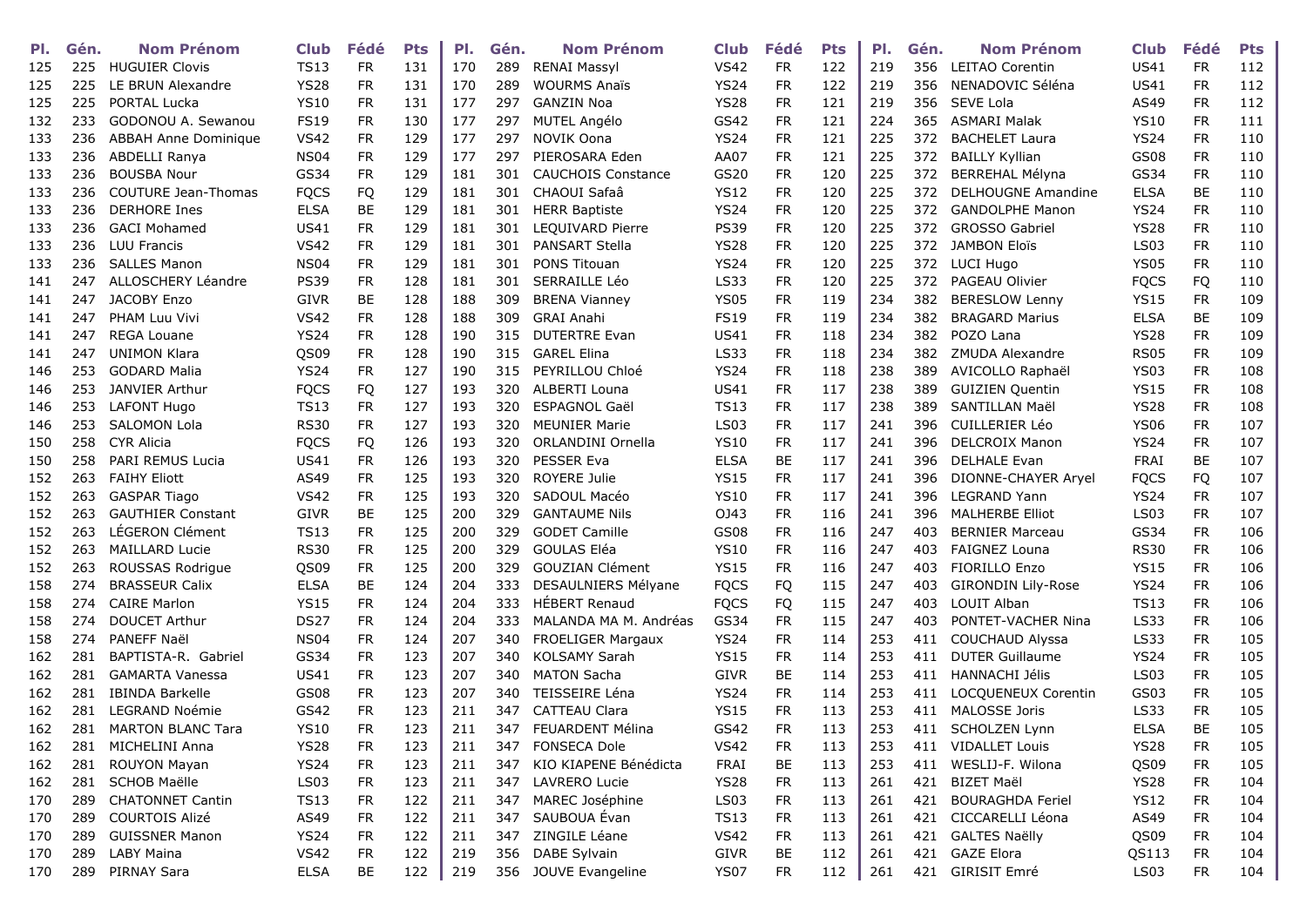| PI. | Gén. | <b>Nom Prénom</b>           | <b>Club</b>      | Fédé      | <b>Pts</b> | PI. | Gén. | <b>Nom Prénom</b>            | Club        | Fédé      | <b>Pts</b> | PI. | Gén. | <b>Nom Prénom</b>          | <b>Club</b>      | Fédé      | <b>Pts</b> |
|-----|------|-----------------------------|------------------|-----------|------------|-----|------|------------------------------|-------------|-----------|------------|-----|------|----------------------------|------------------|-----------|------------|
| 261 |      | 421 HECKEL Georges          | <b>YS24</b>      | <b>FR</b> | 104        | 309 | 501  | <b>PERES Lucas</b>           | <b>YS15</b> | <b>FR</b> | 97         | 352 | 570  | <b>VERGNEAUX Enguerand</b> | <b>YS15</b>      | <b>FR</b> | 91         |
| 261 | 421  | LEMAIRE Raphaël             | <b>YS01</b>      | <b>FR</b> | 104        | 314 | 512  | <b>BENGANA Amina</b>         | <b>VS42</b> | <b>FR</b> | 96         | 360 | 582  | <b>BALTAYAN Lily-Rose</b>  | <b>YS28</b>      | <b>FR</b> | 90         |
| 261 | 421  | <b>TOURNEUR Oxane</b>       | <b>LS03</b>      | <b>FR</b> | 104        | 314 | 512  | <b>DELYE Pierre-Emmanuel</b> | <b>YS05</b> | <b>FR</b> | 96         | 360 | 582  | <b>DRAOUI Elies</b>        | <b>YS12</b>      | <b>FR</b> | 90         |
| 270 | 432  | <b>CAUSSE Tiphaine</b>      | <b>LS03</b>      | <b>FR</b> | 103        | 314 | 512  | <b>FOMI Grec</b>             | FRAI        | BE        | 96         | 360 | 582  | <b>LAUPEN Lindsey</b>      | QS09             | <b>FR</b> | 90         |
| 270 | 432  | <b>JOURDAIN Lucas</b>       | <b>YS15</b>      | FR        | 103        | 314 | 512  | <b>GENESTE Raphaël</b>       | <b>TS13</b> | <b>FR</b> | 96         | 360 | 582  | LIVERA Ema                 | <b>YS15</b>      | FR        | 90         |
| 270 | 432  | KIREMITCI Jihan             | <b>LS03</b>      | <b>FR</b> | 103        | 314 | 512  | <b>HURLET Sara</b>           | <b>ELSA</b> | BE        | 96         | 360 | 582  | <b>MALDONADO Dolores</b>   | <b>YS15</b>      | <b>FR</b> | 90         |
| 270 | 432  | LADIRE-PAPAL Matthew        | QS09             | <b>FR</b> | 103        | 314 | 512  | <b>KEITA Daga</b>            | <b>VS42</b> | <b>FR</b> | 96         | 360 | 582  | <b>MICHAUD Marin</b>       | <b>YS28</b>      | <b>FR</b> | 90         |
| 270 | 432  | <b>NGUNI NGUEKU Elvire</b>  | LS03             | <b>FR</b> | 103        | 314 | 512  | LOPEZ Lily                   | <b>YS15</b> | <b>FR</b> | 96         | 360 | 582  | MICHELOT Sacha             | RS05             | <b>FR</b> | 90         |
| 270 | 432  | REAUX Mattéo                | <b>YS12</b>      | <b>FR</b> | 103        | 314 | 512  | PETTERSEN Rémi               | <b>YS28</b> | <b>FR</b> | 96         | 360 | 582  | PUERTAS Clélia             | <b>YS15</b>      | <b>FR</b> | 90         |
| 270 | 432  | <b>VENET Bertille</b>       | <b>LS03</b>      | <b>FR</b> | 103        | 314 | 512  | PINTAUD Thomas               | <b>DS27</b> | <b>FR</b> | 96         | 368 | 595  | <b>COHEN Louka</b>         | <b>YS24</b>      | <b>FR</b> | 89         |
| 277 | 443  | BESSAYAH Naël               | GS34             | <b>FR</b> | 102        | 323 | 524  | <b>CASSIUS Maxime</b>        | <b>TS13</b> | <b>FR</b> | 95         | 368 | 595  | <b>DUBOC Fabien</b>        | <b>PS39</b>      | <b>FR</b> | 89         |
| 277 | 443  | <b>BRAND-DERAIN Vanessa</b> | LS <sub>03</sub> | <b>FR</b> | 102        | 323 | 524  | <b>CULIOLI Mathis</b>        | <b>YS15</b> | <b>FR</b> | 95         | 368 | 595  | <b>GORAYEB Kélian</b>      | <b>DS27</b>      | <b>FR</b> | 89         |
| 277 | 443  | <b>FRANCHETTE Yoann</b>     | GS42             | <b>FR</b> | 102        | 323 | 524  | <b>HARDY Romain</b>          | <b>ELSA</b> | BE        | 95         | 368 | 595  | <b>GOSSELIN Candice</b>    | <b>YS15</b>      | <b>FR</b> | 89         |
| 277 | 443  | MARSAULT Elynne             | <b>YS15</b>      | <b>FR</b> | 102        | 323 | 524  | <b>LAMONTAGNE Florence</b>   | <b>FQCS</b> | FQ        | 95         | 368 | 595  | <b>GRONDIN Raphaël</b>     | QS113            | FR        | 89         |
| 277 | 443  | <b>OCHME Iris</b>           | G28              | <b>FR</b> | 102        | 323 | 524  | LATOUR Jeanne                | <b>GIVR</b> | BE        | 95         | 368 | 595  | JACQUEMOT Théo             | <b>LS33</b>      | <b>FR</b> | 89         |
| 277 | 443  | REDIER Adélaïde             | <b>LS03</b>      | <b>FR</b> | 102        | 323 | 524  | <b>MULLER Timéo</b>          | AS49        | <b>FR</b> | 95         | 368 | 595  | KHELIFA KERFA Myriam       | <b>VS42</b>      | <b>FR</b> | 89         |
| 277 | 443  | <b>RENAUDIN Rose</b>        | <b>YS10</b>      | <b>FR</b> | 102        | 329 | 534  | <b>AGIER Lucien</b>          | <b>US41</b> | <b>FR</b> | 94         | 368 | 595  | PETTINGER Lina             | <b>YS15</b>      | <b>FR</b> | 89         |
| 277 | 443  | ZOUARI Léna                 | <b>YS10</b>      | FR.       | 102        | 329 | 534  | <b>BUN Yvanna</b>            | GS42        | <b>FR</b> | 94         | 368 | 595  | PIQUET Timoté              | <b>LS33</b>      | <b>FR</b> | 89         |
| 285 | 455  | <b>BOURGY Léonie</b>        | GS20             | <b>FR</b> | 101        | 329 | 534  | <b>ERTLE Juliette</b>        | <b>YS28</b> | <b>FR</b> | 94         | 377 | 606  | <b>DECAESTEKER Nawel</b>   | GS20             | <b>FR</b> | 88         |
| 285 | 455  | DONIAS Timéo                | <b>YS24</b>      | <b>FR</b> | 101        | 329 | 534  | <b>GAGNE Tristan</b>         | <b>FS19</b> | <b>FR</b> | 94         | 377 | 606  | <b>GAUTHIER Inès</b>       | AS49             | FR.       | 88         |
| 285 | 455  | <b>MARUCCI Mélissa</b>      | <b>RS05</b>      | <b>FR</b> | 101        | 329 | 534  | <b>GHARBI Adam</b>           | <b>YS15</b> | <b>FR</b> | 94         | 377 | 606  | <b>GOUGIT Elyssia</b>      | YS15             | <b>FR</b> | 88         |
| 285 | 455  | SARMENTO SAEZ Mikel         | <b>VS42</b>      | <b>FR</b> | 101        | 329 | 534  | <b>LEYMARIE Gabriel</b>      | <b>TS13</b> | <b>FR</b> | 94         | 377 | 606  | NEFFATI Cheïma             | <b>YS12</b>      | <b>FR</b> | 88         |
| 285 | 455  | <b>SEGURA Lewis</b>         | <b>YS10</b>      | <b>FR</b> | 101        | 329 | 534  | PICARD Lana                  | QS113       | <b>FR</b> | 94         | 377 | 606  | VIDEAU Jean                | <b>TS13</b>      | <b>FR</b> | 88         |
| 285 | 455  | <b>VANNEROM Nathan</b>      | FRAI             | BE        | 101        | 329 | 534  | <b>POURTALET Alexine</b>     | <b>US41</b> | <b>FR</b> | 94         | 382 | 615  | <b>BOSTAN Sinan</b>        | <b>ELSA</b>      | BE        | 87         |
| 285 | 455  | <b>VIAL Dorys</b>           | <b>YS24</b>      | <b>FR</b> | 101        | 329 | 534  | STRAET Zoé                   | <b>ELSA</b> | BE        | 94         | 382 | 615  | <b>BOUACHA Lina</b>        | <b>YS10</b>      | <b>FR</b> | 87         |
| 285 | 455  | <b>ZOUGHLAMI Lony</b>       | <b>YS12</b>      | <b>FR</b> | 101        | 338 | 548  | <b>BOULANGER Anthony</b>     | GS42        | <b>FR</b> | 93         | 382 | 615  | <b>MATRAY Tom</b>          | <b>YS28</b>      | <b>FR</b> | 87         |
| 293 | 470  | MARTINOTTI Ylan             | <b>YS01</b>      | <b>FR</b> | 100        | 338 | 548  | <b>CHARPENTIER Léo</b>       | <b>YS28</b> | <b>FR</b> | 93         | 382 | 615  | MAX Léo                    | <b>YS15</b>      | <b>FR</b> | 87         |
| 293 | 470  | SIROTTEAU Ysaline           | <b>DS27</b>      | <b>FR</b> | 100        | 338 | 548  | LAJOIE William               | <b>FQCS</b> | FQ        | 93         | 382 | 615  | MOUKHLIS Sarah             | GS03             | <b>FR</b> | 87         |
| 295 | 475  | <b>ADROVER Titouan</b>      | <b>YS06</b>      | <b>FR</b> | 99         | 338 | 548  | <b>MARINHEIRO Vasco</b>      | <b>YS24</b> | <b>FR</b> | 93         | 387 | 625  | MAGASSA Oumou              | <b>VS42</b>      | <b>FR</b> | 86         |
| 295 | 475  | <b>CHARRIERE Léa</b>        | <b>LS33</b>      | <b>FR</b> | 99         | 338 | 548  | TANGARA Djénéba              | <b>YS12</b> | <b>FR</b> | 93         | 387 | 625  | RAPIN Jade                 | <b>YS15</b>      | <b>FR</b> | 86         |
| 295 | 475  | <b>DEMEUSY Florent</b>      | <b>YS24</b>      | FR        | 99         | 338 | 548  | ZOBLER Clara                 | AS49        | <b>FR</b> | 93         | 389 | 635  | <b>BEN ABDALLAH Lina</b>   | <b>YS12</b>      | <b>FR</b> | 85         |
| 295 | 475  | LE PAGE Tristan             | <b>YS28</b>      | <b>FR</b> | 99         | 344 | 557  | <b>ANGOUR Sarah</b>          | <b>YS15</b> | <b>FR</b> | 92         | 389 | 635  | <b>CAILLARD Malo</b>       | <b>YS24</b>      | <b>FR</b> | 85         |
| 295 | 475  | <b>LEGIER Thomas</b>        | <b>YS28</b>      | <b>FR</b> | 99         | 344 | 557  | <b>FERRARI Lisa</b>          | <b>YS10</b> | <b>FR</b> | 92         | 389 | 635  | GIRAUD Angel               | YS15             | FR.       | 85         |
| 295 | 475  | <b>MATHIEU Victor</b>       | <b>YS28</b>      | <b>FR</b> | 99         | 344 | 557  | <b>GLOTIN Simon</b>          | <b>YS15</b> | <b>FR</b> | 92         | 389 | 635  | KLUR Léa                   | <b>US41</b>      | <b>FR</b> | 85         |
| 295 | 475  | SORIOT Liam                 | <b>YS10</b>      | <b>FR</b> | 99         | 344 | 557  | <b>HAKIM Neila</b>           | <b>GS08</b> | <b>FR</b> | 92         | 389 | 635  | LIGUORI Andréa             | <b>YS28</b>      | <b>FR</b> | 85         |
| 302 | 487  | <b>BAJEK Juliette</b>       | <b>FRAI</b>      | BE        | 98         | 344 | 557  | <b>MONTAGNE Elias</b>        | QS09        | <b>FR</b> | 92         | 394 | 645  | <b>ALLIA Phoebee</b>       | <b>NS04</b>      | <b>FR</b> | 84         |
| 302 | 487  | <b>BOYER Maël</b>           | QS113            | <b>FR</b> | 98         | 344 | 557  | PELLETIER Lily               | <b>FQCS</b> | FQ        | 92         | 394 | 645  | DE CORTE Ophélie           | <b>YS15</b>      | <b>FR</b> | 84         |
| 302 | 487  | <b>JEANBLANC Clara</b>      | <b>YS12</b>      | <b>FR</b> | 98         | 344 | 557  | PISCARD Justine              | <b>ELSA</b> | <b>BE</b> | 92         | 394 | 645  | DO CARMO PIRES Mattéo      | <b>VS42</b>      | <b>FR</b> | 84         |
| 302 | 487  | <b>MARTIN Emma</b>          | <b>LS33</b>      | <b>FR</b> | 98         | 344 | 557  | VICQ Lanna                   | GS20        | <b>FR</b> | 92         | 394 | 645  | KANGOU Ludivine            | <b>VS42</b>      | <b>FR</b> | 84         |
| 302 | 487  | <b>MRABET Nour</b>          | <b>NS04</b>      | <b>FR</b> | 98         | 352 | 570  | ABDELMOUMEN Leina            | <b>YS24</b> | <b>FR</b> | 91         | 394 | 645  | MEDMOUN Inès               | GS34             | <b>FR</b> | 84         |
| 302 | 487  | OCZAN Asya                  | <b>YS15</b>      | <b>FR</b> | 98         | 352 | 570  | <b>ANTOINE Mathieu</b>       | <b>YS24</b> | <b>FR</b> | 91         | 394 | 645  | <b>OLLIVIER Titouan</b>    | DS <sub>27</sub> | <b>FR</b> | 84         |
| 302 | 487  | ORSI Agathe                 | <b>YS28</b>      | <b>FR</b> | 98         | 352 | 570  | <b>CARRIERE Baptiste</b>     | <b>NS04</b> | <b>FR</b> | 91         | 394 | 645  | <b>VUKELIC Gabrielle</b>   | <b>PS39</b>      | <b>FR</b> | 84         |
| 309 | 501  | <b>ABIAR Maïssane</b>       | GS34             | <b>FR</b> | 97         | 352 | 570  | <b>CASTELLINO Menzo</b>      | <b>YS24</b> | <b>FR</b> | 91         | 401 | 653  | FLUHR Maëlys               | AS49             | FR.       | 83         |
| 309 | 501  | <b>BRIOUDE Lucas</b>        | <b>YS15</b>      | <b>FR</b> | 97         | 352 | 570  | <b>GOLIAS Alyson</b>         | <b>YS12</b> | <b>FR</b> | 91         | 401 | 653  | <b>KUZMA Sam</b>           | <b>GIVR</b>      | BE        | 83         |
| 309 | 501  | <b>CATTIER Chemssy</b>      | <b>YS12</b>      | <b>FR</b> | 97         | 352 | 570  | <b>GUYOT Arya</b>            | <b>YS28</b> | <b>FR</b> | 91         | 401 | 653  | <b>TAHRI Noham</b>         | GS34             | <b>FR</b> | 83         |
| 309 | 501  | <b>KERANGUEVEN Toine</b>    | <b>YS24</b>      | <b>FR</b> | 97         | 352 |      | 570 OTOPKA Téo               | <b>YS24</b> | <b>FR</b> | 91         | 401 |      | 653 V.TREMBLAY Estéban     | <b>FQCS</b>      | FQ        | 83         |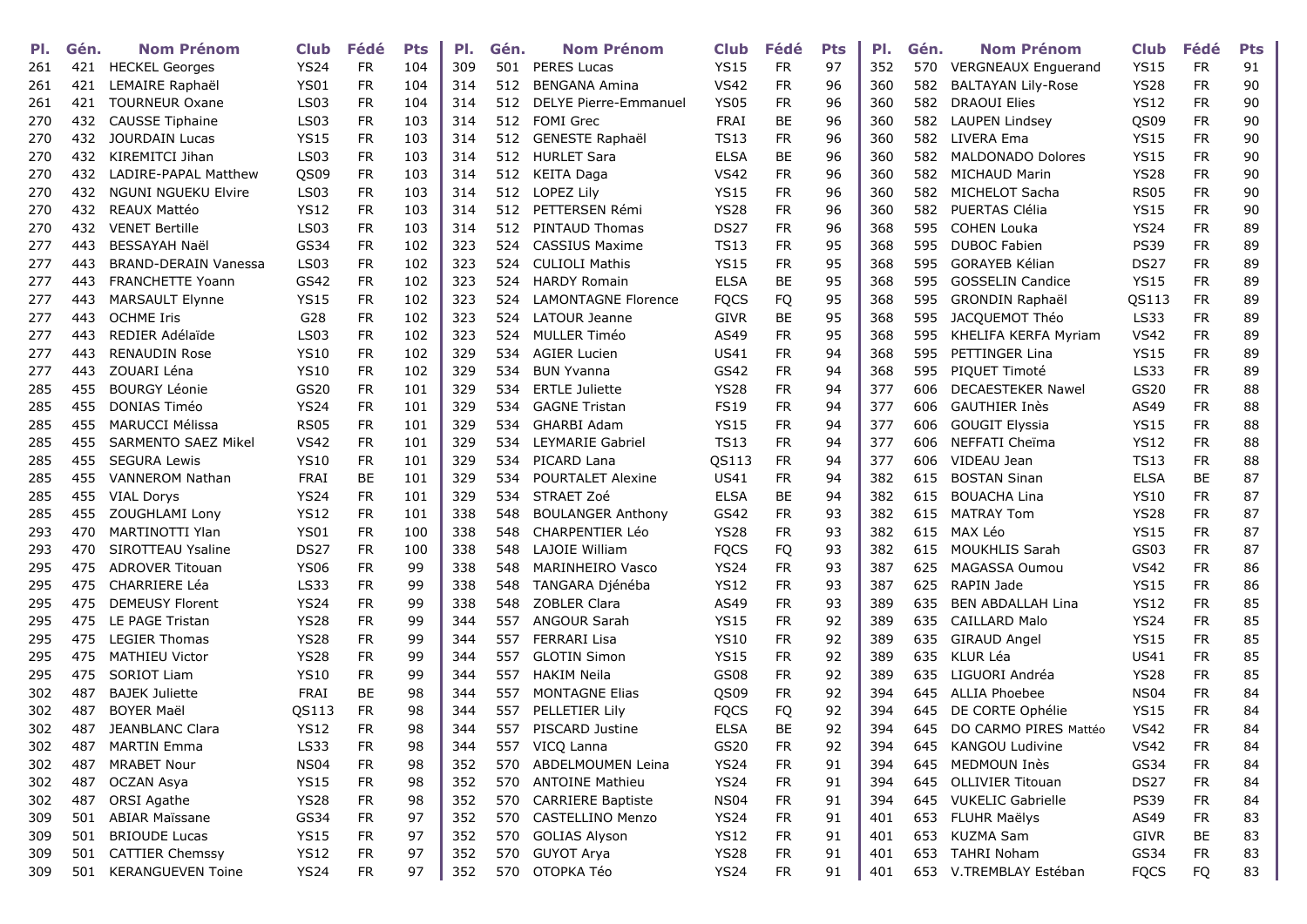| PI. | Gén. | <b>Nom Prénom</b>          | <b>Club</b>      | Fédé      | <b>Pts</b> | PI. | Gén. | <b>Nom Prénom</b>         | Club        | Fédé       | <b>Pts</b> | PI. | Gén. | <b>Nom Prénom</b>       | <b>Club</b> | Fédé      | <b>Pts</b> |
|-----|------|----------------------------|------------------|-----------|------------|-----|------|---------------------------|-------------|------------|------------|-----|------|-------------------------|-------------|-----------|------------|
| 405 | 664  | <b>ASMUS Rayan</b>         | <b>LS33</b>      | <b>FR</b> | 82         | 449 | 757  | ZICA Lino                 | <b>YS24</b> | <b>FR</b>  | 72         | 494 | 854  | TIZIT Rémi              | <b>YS12</b> | <b>FR</b> | 61         |
| 405 | 664  | <b>DARMON Lisa Rose</b>    | <b>YS28</b>      | <b>FR</b> | 82         | 452 | 763  | <b>BOUCHER Liam</b>       | <b>FQCS</b> | FQ         | 71         | 498 | 860  | D'ORANO Nhoa            | <b>YS15</b> | <b>FR</b> | 60         |
| 405 | 664  | DAVID Angelina             | <b>YS24</b>      | <b>FR</b> | 82         | 452 | 763  | <b>BOYER Swan</b>         | <b>DS27</b> | <b>FR</b>  | 71         | 498 | 860  | FABIANI Abigail         | <b>YS10</b> | <b>FR</b> | 60         |
| 405 | 664  | <b>DUPAS Romane</b>        | <b>TS13</b>      | <b>FR</b> | 82         | 452 | 763  | CANO Jean-Louis           | <b>YS12</b> | <b>FR</b>  | 71         | 500 | 867  | <b>BOGAT Mélinda</b>    | QS09        | <b>FR</b> | 59         |
| 405 | 664  | <b>GUFFROY Louise</b>      | GS20             | FR.       | 82         | 452 | 763  | <b>DEMEUSE Simon</b>      | <b>GIVR</b> | BE.        | 71         | 500 | 867  | <b>DIALLO Amadou</b>    | FRAI        | BE        | 59         |
| 405 | 664  | RAYMACKERS Maïka           | <b>FQCS</b>      | FQ        | 82         | 452 | 763  | EL BATTI Ilyas            | <b>YS12</b> | <b>FR</b>  | 71         | 500 | 867  | <b>DUBEAU Benjamin</b>  | <b>FQCS</b> | FQ        | 59         |
| 405 | 664  | <b>ZHANG Eva</b>           | <b>VS42</b>      | <b>FR</b> | 82         | 452 | 763  | <b>GALLO Elena</b>        | <b>FRAI</b> | BE         | 71         | 500 | 867  | FERENCIC Marie-Hélène   | <b>YS28</b> | <b>FR</b> | 59         |
| 412 | 674  | CHIAIRI Zahra              | GS34             | <b>FR</b> | 81         | 452 | 763  | YOGESWARARASAN Kavin      | <b>US41</b> | FR         | 71         | 500 | 867  | LAGASIO Hugo            | <b>YS12</b> | <b>FR</b> | 59         |
| 412 | 674  | MAATALAH Jade              | <b>YS12</b>      | <b>FR</b> | 81         | 459 | 776  | <b>BOURIGAULT Manon</b>   | <b>DS27</b> | <b>FR</b>  | 70         | 500 | 867  | PELLIER Edgar           | <b>LS33</b> | <b>FR</b> | 59         |
| 412 | 674  | MOREL Ndy                  | QS113            | <b>FR</b> | 81         | 459 | 776  | <b>GARCIA Léa</b>         | <b>LS33</b> | <b>FR</b>  | 70         | 500 | 867  | <b>VATEL Kameron</b>    | <b>YS15</b> | <b>FR</b> | 59         |
| 412 | 674  | SARHIRI Janna              | <b>YS12</b>      | FR.       | 81         | 461 | 785  | ALAOUI Shayna             | <b>YS10</b> | <b>FR</b>  | 69         | 507 | 879  | <b>BENNASR Maëlys</b>   | <b>YS12</b> | <b>FR</b> | 58         |
| 416 | 681  | <b>AVRILLAUD Sara</b>      | <b>TS13</b>      | <b>FR</b> | 80         | 461 | 785  | AMBARD Noah               | <b>YS15</b> | <b>FR</b>  | 69         | 507 | 879  | LE BOURHIS Mathéo       | <b>TS13</b> | <b>FR</b> | 58         |
| 417 | 694  | <b>GENNISSON Léonie</b>    | <b>TS13</b>      | <b>FR</b> | 79         | 461 | 785  | <b>BAUDOIN Maia</b>       | <b>US41</b> | <b>FR</b>  | 69         | 507 | 879  | <b>MEURISSE Laure</b>   | <b>GIVR</b> | BE        | 58         |
| 417 | 694  | MATHIEU Kyssia             | VS42             | <b>FR</b> | 79         | 461 | 785  | <b>COULOMB Camille</b>    | <b>YS24</b> | <b>FR</b>  | 69         | 507 | 879  | NIA Samy                | <b>YS12</b> | <b>FR</b> | 58         |
| 417 | 694  | <b>RAHMANI Marouane</b>    | VS42             | <b>FR</b> | 79         | 461 | 785  | LOY Keziah                | <b>YS24</b> | <b>FR</b>  | 69         | 511 | 888  | <b>LECOUSTRE Allan</b>  | <b>YS28</b> | <b>FR</b> | 57         |
| 417 | 694  | <b>SENES Carla</b>         | <b>YS15</b>      | <b>FR</b> | 79         | 461 | 785  | MICHAUX Zakary            | GS42        | ${\sf FR}$ | 69         | 512 | 897  | <b>DIANE Hawa</b>       | <b>VS42</b> | <b>FR</b> | 56         |
| 421 | 705  | <b>DENYS Lucas</b>         | <b>YS24</b>      | FR.       | 78         | 461 | 785  | <b>PAOLI Lily</b>         | <b>YS05</b> | FR         | 69         | 512 | 897  | <b>GACEM Leïna</b>      | GS34        | <b>FR</b> | 56         |
| 421 | 705  | LAUFFENBURGER Malcolm      | AS49             | FR.       | 78         | 461 | 785  | PILARD Manon              | <b>TS13</b> | FR         | 69         | 514 | 902  | GRONDIN Mathéo          | QS113       | <b>FR</b> | 55         |
| 421 | 705  | LEBAILLY Kilian            | <b>DS27</b>      | FR        | 78         | 461 | 785  | <b>STEVENS Louis</b>      | <b>ELSA</b> | BE         | 69         | 514 | 902  | <b>LEMPEREUR Emmie</b>  | GS03        | FR.       | 55         |
| 421 | 705  | <b>MARENCO Nathan</b>      | <b>YS28</b>      | <b>FR</b> | 78         | 470 | 799  | <b>BALLUET Horaçio</b>    | GS42        | ${\sf FR}$ | 68         | 514 | 902  | SANTANA-D. Astor        | GS34        | <b>FR</b> | 55         |
| 421 | 705  | <b>MAROTTE Anatole</b>     | GS20             | <b>FR</b> | 78         | 470 | 799  | <b>BARRY Kadiatou</b>     | <b>VS42</b> | <b>FR</b>  | 68         | 517 | 911  | ABDESSETAR Lorenzo      | LS33        | <b>FR</b> | 54         |
| 421 | 705  | <b>MEDOUNI Lisa</b>        | <b>YS10</b>      | <b>FR</b> | 78         | 470 | 799  | <b>MEZENGUE Ethan</b>     | <b>VS42</b> | FR         | 68         | 518 | 919  | DEIANA Johan            | <b>YS15</b> | <b>FR</b> | 53         |
| 421 | 705  | <b>MULLER Mathieu</b>      | AS49             | <b>FR</b> | 78         | 470 | 799  | <b>ORANGER Solène</b>     | QS09        | <b>FR</b>  | 68         | 518 | 919  | <b>GAVRAY Baptiste</b>  | FRAI        | <b>BE</b> | 53         |
| 421 | 705  | <b>YVON Marie-Rose</b>     | <b>YS28</b>      | <b>FR</b> | 78         | 474 | 809  | <b>BEN OTHMAN Yasmine</b> | <b>YS12</b> | <b>FR</b>  | 67         | 518 | 919  | LUCE Lola               | GS42        | <b>FR</b> | 53         |
| 429 | 719  | <b>PENASSE Guillaume</b>   | FRAI             | BE        | 77         | 474 | 809  | <b>CLERGET Enzo</b>       | <b>YS28</b> | <b>FR</b>  | 67         | 518 | 919  | <b>MASSON Emma</b>      | <b>YS12</b> | <b>FR</b> | 53         |
| 430 | 726  | <b>CUISSARD Anthony</b>    | <b>YS24</b>      | <b>FR</b> | 76         | 476 | 817  | LEBLOND Salomé            | GS20        | <b>FR</b>  | 66         | 518 | 919  | SILVA-RIBEIRO Eléna     | <b>YS28</b> | <b>FR</b> | 53         |
| 430 | 726  | <b>HERIVAUX Jules</b>      | DS <sub>27</sub> | <b>FR</b> | 76         | 476 | 817  | NOUZILEAU Jarod           | TS13        | <b>FR</b>  | 66         | 523 | 925  | <b>AYACHE Samuel</b>    | <b>YS10</b> | <b>FR</b> | 52         |
| 430 | 726  | <b>LEMEUNIER Valentine</b> | <b>FRAI</b>      | BE        | 76         | 476 | 817  | ORY Léna                  | <b>YS28</b> | <b>FR</b>  | 66         | 523 | 925  | <b>THIERRY Stella</b>   | <b>YS28</b> | <b>FR</b> | 52         |
| 430 | 726  | <b>MOINET Robin</b>        | <b>GIVR</b>      | BE        | 76         | 476 | 817  | QUINTANA Sacha            | <b>YS15</b> | <b>FR</b>  | 66         | 525 | 929  | <b>GHZAYEL Yanis</b>    | <b>VS42</b> | <b>FR</b> | 51         |
| 434 | 733  | <b>BENYAKHLEF Amine</b>    | <b>YS10</b>      | FR        | 75         | 480 | 822  | <b>BOYER Richard</b>      | QS113       | FR         | 65         | 525 | 929  | <b>GONNEAU Marine</b>   | QS113       | FR.       | 51         |
| 434 | 733  | <b>GADOURY Lisa-Marie</b>  | <b>FQCS</b>      | FQ        | 75         | 480 | 822  | <b>COCHET Lilou</b>       | <b>YS24</b> | <b>FR</b>  | 65         | 525 | 929  | PEREZ Eloane            | <b>YS28</b> | <b>FR</b> | 51         |
| 434 | 733  | <b>GINEAU Noah</b>         | <b>DS27</b>      | FR        | 75         | 480 | 822  | <b>GRAINDORGE Solène</b>  | <b>YS28</b> | FR         | 65         | 525 | 929  | <b>SCATENA Diego</b>    | <b>YS28</b> | <b>FR</b> | 51         |
| 434 | 733  | JOUEN Mathéo               | GS42             | <b>FR</b> | 75         | 480 | 822  | KAOUDI Zharzine           | <b>VS42</b> | <b>FR</b>  | 65         | 525 | 929  | <b>VANFLETEREN Luca</b> | <b>YS24</b> | <b>FR</b> | 51         |
| 434 | 733  | <b>MIRALLES Tiago</b>      | <b>YS12</b>      | <b>FR</b> | 75         | 480 | 822  | SÉDILLE Sélène            | <b>TS13</b> | <b>FR</b>  | 65         | 530 | 937  | KHOBZAOUI Isaac         | GS34        | <b>FR</b> | 50         |
| 434 | 733  | SAGHI Eymen                | <b>YS24</b>      | <b>FR</b> | 75         | 480 | 822  | ZIOUD Malik               | <b>YS15</b> | <b>FR</b>  | 65         | 530 | 937  | <b>MAURICE Quentin</b>  | <b>FS19</b> | <b>FR</b> | 50         |
| 434 | 733  | <b>TOMMES Soan</b>         | <b>YS24</b>      | <b>FR</b> | 75         | 486 | 833  | DE BAKKER Martin          | <b>YS24</b> | FR         | 64         | 530 | 937  | <b>SALES Stanislas</b>  | <b>YS10</b> | <b>FR</b> | 50         |
| 434 | 733  | TURKI Ismaël               | <b>YS15</b>      | FR.       | 75         | 486 | 833  | QUENOUN-M. Noham          | GS34        | <b>FR</b>  | 64         | 530 | 937  | VERMEESCH-B. Blanche    | GS34        | <b>FR</b> | 50         |
| 442 | 744  | <b>COMMARMOND Léonie</b>   | AS49             | <b>FR</b> | 74         | 488 | 841  | ABDULKERIMOVA Assia       | FRAI        | <b>BE</b>  | 63         | 534 | 949  | <b>HAMAN Adam</b>       | <b>VS42</b> | <b>FR</b> | 49         |
| 442 |      | 744 LESAGE Raphaël         | GS42             | <b>FR</b> | 74         | 488 |      | 841 DEFOY Adrien          | <b>GIVR</b> | BE         | 63         | 534 | 949  | <b>HURLET Ania</b>      | <b>ELSA</b> | BE        | 49         |
| 442 | 744  | LONNEUX Théo               | <b>ELSA</b>      | BE        | 74         | 488 |      | 841 LETEIF Rebecca        | <b>YS06</b> | <b>FR</b>  | 63         | 534 | 949  | <b>KAOUDI Nawar</b>     | <b>VS42</b> | <b>FR</b> | 49         |
| 442 | 744  | SANTIAGO Louna             | <b>YS10</b>      | <b>FR</b> | 74         | 488 | 841  | MADDAHA Houda             | <b>VS42</b> | <b>FR</b>  | 63         | 534 | 949  | MULLER Eléa             | <b>ELSA</b> | BE        | 49         |
| 446 | 750  | <b>BERTORA Lucas</b>       | <b>YS28</b>      | <b>FR</b> | 73         | 492 |      | 849 ASAÏTIE Delhinio      | GS34        | <b>FR</b>  | 62         | 534 | 949  | RAHEEM Idowu            | <b>VS42</b> | <b>FR</b> | 49         |
| 446 | 750  | LACROIX Alexandre          | <b>YS28</b>      | <b>FR</b> | 73         | 492 | 849  | SAÏDI Adem                | <b>YS05</b> | <b>FR</b>  | 62         | 539 | 958  | ROBERT Julien           | <b>YS28</b> | FR.       | 48         |
| 446 |      | 750 ROYEN Luca             | <b>ELSA</b>      | BE        | 73         | 494 | 854  | <b>BRYGO Oscar</b>        | GS34        | <b>FR</b>  | 61         | 540 | 969  | <b>BITSCH Kenza</b>     | AS49        | FR.       | 47         |
| 449 | 757  | <b>LAMBERTS Romain</b>     | FRAI             | BE        | 72         | 494 | 854  | DIANE Adama               | <b>VS42</b> | <b>FR</b>  | 61         | 540 | 969  | DELAHAYE Noham          | <b>YS24</b> | FR.       | 47         |
| 449 | 757  | <b>LARDEUX Mano</b>        | DS27             | <b>FR</b> | 72         | 494 |      | 854 MESSGUID Yassine      | <b>YS12</b> | <b>FR</b>  | 61         | 540 | 969  | <b>KENIDRA Wassim</b>   | <b>YS12</b> | FR        | 47         |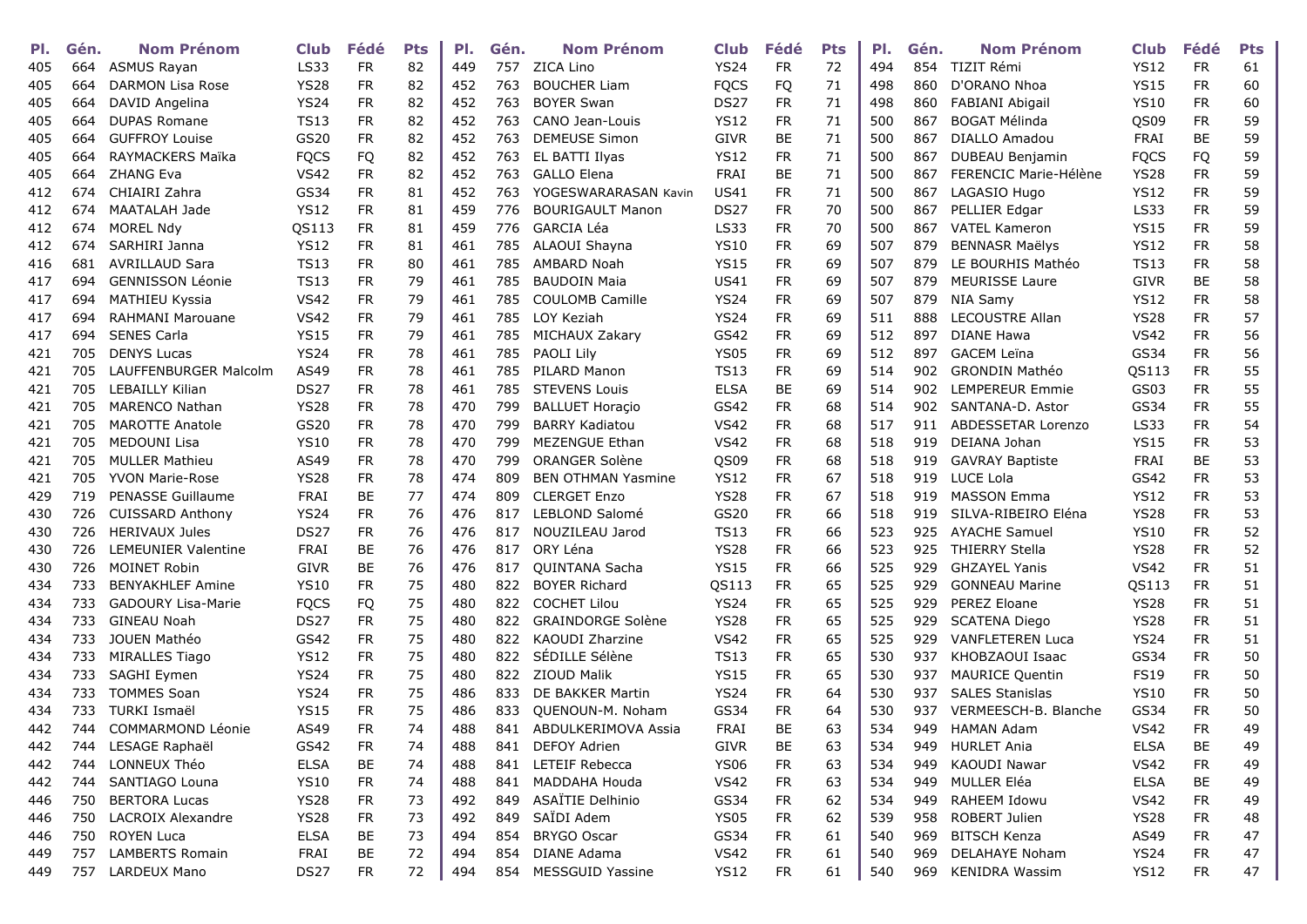| PI. | Gén. | <b>Nom Prénom</b>             | <b>Club</b> | Fédé      | <b>Pts</b> | PI.            | Gén. | <b>Nom Prénom</b>                  | Club        | Fédé      | <b>Pts</b> | PI. | Gén. | <b>Nom Prénom</b>           | <b>Club</b> | Fédé      | Pts |
|-----|------|-------------------------------|-------------|-----------|------------|----------------|------|------------------------------------|-------------|-----------|------------|-----|------|-----------------------------|-------------|-----------|-----|
| 540 | 969  | SAHLI Iyed                    | <b>YS12</b> | <b>FR</b> | 47         | 589            |      | 1137 MAGNANOU Loris                | <b>YS24</b> | <b>FR</b> | 5          | 41  |      | 155 CREPIER Charlotte       | <b>LS03</b> | <b>FR</b> | 146 |
| 540 | 969  | <b>STECCA Marylin</b>         | <b>YS24</b> | <b>FR</b> | 47         |                |      |                                    |             |           |            | 41  | 155  | <b>LAVAUD Alicia</b>        | <b>US52</b> | <b>FR</b> | 146 |
| 545 | 979  | BENSAÏDI Ilyan                | <b>YS10</b> | <b>FR</b> | 46         |                |      |                                    |             |           |            | 43  | 159  | <b>GOURLAOUEN Louis</b>     | <b>LS03</b> | <b>FR</b> | 145 |
| 545 | 979  | <b>GOMIS Evelyne</b>          | <b>YS12</b> | <b>FR</b> | 46         |                |      | <b>MINI-POUSSINS (445 joueurs)</b> |             |           |            | 44  | 167  | <b>LINCE Manon</b>          | AA07        | <b>FR</b> | 143 |
| 545 | 979  | MENNERET Jade                 | <b>YS15</b> | <b>FR</b> | 46         |                |      |                                    |             |           |            | 44  | 167  | <b>SERAFYN-ELLES Basile</b> | AA07        | <b>FR</b> | 143 |
| 548 | 986  | AMO GOHOUROU Tyana            | <b>VS42</b> | <b>FR</b> | 45         | PI.            | Gén. | <b>Nom Prénom</b>                  | <b>Club</b> | Fédé      | <b>Pts</b> | 46  | 171  | <b>BEAUCAMP Chloé</b>       | AA07        | <b>FR</b> | 142 |
| 548 | 986  | <b>BRUYANT Louna</b>          | GS42        | FR        | 45         | 1              | 14   | MARDELÉ Axel                       | <b>RS28</b> | <b>FR</b> | 282        | 46  | 171  | LAGASSE Augustin            | GS20        | <b>FR</b> | 142 |
| 550 | 991  | ALAVOINE Ophélie              | GS03        | <b>FR</b> | 44         | 2              | 20   | <b>ACTIF Juliana</b>               | <b>YS08</b> | <b>FR</b> | 264        | 48  | 176  | ESTEVES B. Morgan           | <b>LS03</b> | <b>FR</b> | 141 |
| 550 | 991  | CANZANO Kayliah               | <b>YS12</b> | <b>FR</b> | 44         | 3              | 23   | <b>FOISSIER Thomas</b>             | LJ36        | <b>FR</b> | 245        | 48  | 176  | <b>GALBAS Shanice</b>       | QS09        | <b>FR</b> | 141 |
| 550 | 991  | SALATI Lorenzo                | <b>YS24</b> | FR        | 44         | $\overline{4}$ | 27   | <b>BERNARD Adrien</b>              | LJ36        | <b>FR</b> | 231        | 48  | 176  | <b>GRATALOUP Alessandro</b> | <b>LS03</b> | <b>FR</b> | 141 |
| 553 | 1004 | <b>GOUJON JOSSE Constance</b> | GS20        | FR        | 42         | 5              | 38   | <b>OSSELET Julian</b>              | QS09        | <b>FR</b> | 212        | 51  | 182  | LEBEL Océane                | <b>LS03</b> | <b>FR</b> | 140 |
| 554 | 1009 | <b>BEAUREGARD Cédrick</b>     | <b>FQCS</b> | FQ        | 40         | 6              | 41   | <b>BONNAMOUR Côme</b>              | <b>LS03</b> | <b>FR</b> | 210        | 52  | 187  | <b>HONORE Léontine</b>      | GJ28        | <b>FR</b> | 139 |
| 554 |      | 1009 DOREY Rudolph            | QS113       | <b>FR</b> | 40         | 7              | 43   | NOËL Ambre                         | <b>YS08</b> | <b>FR</b> | 209        | 53  | 191  | LE GUELLEC Joan             | <b>RJ05</b> | FR        | 138 |
| 556 |      | 1016 BELMEKKI Badr            | <b>VS42</b> | <b>FR</b> | 39         | 8              | 47   | <b>GORDEAUX Mathis</b>             | <b>US52</b> | <b>FR</b> | 202        | 53  | 191  | <b>SAMSON Pauline</b>       | <b>US52</b> | <b>FR</b> | 138 |
| 556 |      | 1016 CHRÉTIEN Gabrielle       | <b>FQCS</b> | FQ        | 39         | 8              | 47   | SABIN Anaëlle                      | QS09        | <b>FR</b> | 202        | 55  | 195  | <b>KHAMIS Zakary</b>        | <b>US52</b> | <b>FR</b> | 137 |
| 556 |      | 1016 FONDACCI Anna            | <b>YS28</b> | <b>FR</b> | 39         | 10             | 61   | <b>GRESSET Benjamin</b>            | <b>RJ19</b> | <b>FR</b> | 193        | 55  | 195  | <b>PLISSON Lana</b>         | <b>US52</b> | <b>FR</b> | 137 |
| 556 |      | 1016 MAROSSERO Eve            | <b>YS28</b> | <b>FR</b> | 39         | 10             | 61   | MUSSET Célian                      | <b>US52</b> | <b>FR</b> | 193        | 55  | 195  | <b>THEVENIN Olivia</b>      | <b>US52</b> | <b>FR</b> | 137 |
| 556 |      | 1016 PARODI LONGUE Léa        | <b>VS42</b> | <b>FR</b> | 39         | 12             | 64   | <b>DUPUIS Blanche</b>              | GS20        | <b>FR</b> | 188        | 58  | 200  | RAULT-FAVARO Léa            | <b>RS28</b> | <b>FR</b> | 136 |
| 561 |      | 1023 AJMI Naïla               | GS34        | FR        | 38         | 13             | 66   | <b>AQUAIRE Manelle</b>             | GS42        | <b>FR</b> | 187        | 59  | 205  | DUTREIL-LABAT Romain        | <b>YS05</b> | <b>FR</b> | 135 |
| 561 |      | 1023 AUPHAND Adrien           | <b>YS15</b> | <b>FR</b> | 38         | 14             | 72   | <b>GUINAULT Louane</b>             | GS20        | <b>FR</b> | 183        | 59  | 205  | ROCHE Romane                | <b>FS19</b> | <b>FR</b> | 135 |
| 561 |      | 1023 LEROY Evan               | <b>YS28</b> | <b>FR</b> | 38         | 15             | 79   | <b>BORDE-ULRICH Lola</b>           | AA07        | <b>FR</b> | 177        | 61  | 213  | <b>ANTONETTI Jules</b>      | <b>NS04</b> | <b>FR</b> | 134 |
| 561 |      | 1023 SECUNDINO Julia          | <b>YS12</b> | FR        | 38         | 15             | 79   | LAMBERT Léopold                    | <b>US52</b> | <b>FR</b> | 177        | 62  | 220  | <b>VALANTIN Sunny</b>       | <b>YS10</b> | <b>FR</b> | 132 |
| 565 |      | 1029 DOUFFI Adam              | GS34        | <b>FR</b> | 37         | 17             | 83   | STOS Edgar                         | YS05        | <b>FR</b> | 176        | 63  | 233  | <b>DEBUYSER Axel</b>        | <b>FS03</b> | <b>FR</b> | 130 |
| 565 |      | 1029 GREUIN Dimitri           | GS42        | <b>FR</b> | 37         | 17             | 83   | <b>VIVIER-MERLE</b>                | LS03        | <b>FR</b> | 176        | 64  | 236  | LAFARGUE Gaspard            | <b>US52</b> | <b>FR</b> | 129 |
| 565 |      | 1029 SENES Lucas              | <b>YS15</b> | <b>FR</b> | 37         | 19             | 89   | MIGOZZI Paul                       | <b>YS11</b> | <b>FR</b> | 172        | 64  | 236  | PUIS-ZERROUG Stella         | <b>US52</b> | <b>FR</b> | 129 |
| 568 |      | 1035 VANKEIRSBILCK Zoé        | GS34        | <b>FR</b> | 36         | 19             | 89   | NKOUANAUG-V. Maelys                | <b>US52</b> | <b>FR</b> | 172        | 64  | 236  | <b>RAY Titouan</b>          | <b>US41</b> | <b>FR</b> | 129 |
| 569 |      | 1040 ALIOUI Kayla             | <b>YS10</b> | <b>FR</b> | 35         | 21             | 93   | LEGENDRE Raphaëlle                 | LS03        | <b>FR</b> | 171        | 67  | 247  | <b>WOZELKA Thomas</b>       | <b>YS21</b> | <b>FR</b> | 128 |
| 569 |      | 1040 MARRAS Enzo              | <b>TS13</b> | <b>FR</b> | 35         | 22             | 94   | CIRAOLO Agathe                     | <b>YS10</b> | <b>FR</b> | 170        | 68  | 253  | MALONDA-S. Leslie           | QS09        | <b>FR</b> | 127 |
| 569 |      | 1040 MBEUMI Denis             | <b>FRAI</b> | BE        | 35         | 23             | 97   | WESLIJ-F. Wailanie                 | QS09        | <b>FR</b> | 168        | 69  | 258  | <b>LAMBERT Hugo</b>         | AA07        | <b>FR</b> | 126 |
| 572 |      | 1049 MATUZAC Noa              | <b>YS10</b> | <b>FR</b> | 34         | 24             | 101  | HASNI Fatima-Zahra                 | <b>RJ05</b> | <b>FR</b> | 166        | 69  | 258  | PERESSON Anna               | AA07        | <b>FR</b> | 126 |
| 573 |      | 1055 CHABOR Noham             | <b>VS42</b> | <b>FR</b> | 32         | 25             | 103  | <b>SANNIER Fanny</b>               | <b>LS03</b> | <b>FR</b> | 165        | 71  | 263  | <b>BRULE Louisa</b>         | GS20        | <b>FR</b> | 125 |
| 574 |      | 1061 ARIOUA Rayane            | <b>YS12</b> | <b>FR</b> | 31         | 26             | 106  | DIARD Cloé                         | <b>LS03</b> | <b>FR</b> | 164        | 71  | 263  | <b>CATOR Cassandra</b>      | QS09        | <b>FR</b> | 125 |
| 574 |      | 1061 DOUCET Nicolas           | <b>FQCS</b> | FQ        | 31         | 26             | 106  | <b>LAMINETTE Naomie</b>            | GS42        | <b>FR</b> | 164        | 71  | 263  | <b>DUPARCHY Blanche</b>     | <b>LS03</b> | <b>FR</b> | 125 |
| 576 |      | 1065 MOUMEN Dalia             | <b>YS12</b> | <b>FR</b> | 30         | 28             | 109  | <b>NOBLIN Camille</b>              | <b>NS04</b> | <b>FR</b> | 162        | 71  | 263  | PELUZZI Lola                | AA07        | <b>FR</b> | 125 |
| 577 |      | 1075 GOUY Lucas               | <b>DS27</b> | <b>FR</b> | 28         | 29             | 113  | FERRAROTTO Tila                    | <b>US52</b> | <b>FR</b> | 160        | 75  | 274  | <b>BENG Bradley</b>         | <b>LS03</b> | <b>FR</b> | 124 |
| 577 |      | 1075 ITEMA Jason              | QS113       | <b>FR</b> | 28         | 30             | 124  | MASSEI Clément                     | <b>YS10</b> | <b>FR</b> | 156        | 75  | 274  | LEPINE Grégoire             | <b>US41</b> | <b>FR</b> | 124 |
| 577 |      | 1075 WALLET Gaëtan            | GS42        | <b>FR</b> | 28         | 31             | 126  |                                    | <b>LS03</b> | <b>FR</b> | 155        | 77  | 289  | <b>BEAUBOIS Nathanael</b>   | GS20        | <b>FR</b> | 122 |
| 580 |      | 1083 DOUSSET Dylan            | <b>DS27</b> | FR        | 27         | 32             | 130  | <b>STERIN Mailys</b>               | <b>RJ05</b> | <b>FR</b> | 152        | 78  | 301  | <b>TRAVERT Juliette</b>     | <b>YS05</b> | <b>FR</b> | 120 |
|     |      |                               |             |           |            |                |      | GABARROU Héloïse                   |             |           |            |     |      |                             |             |           |     |
| 581 |      | 1088 LEBRETON Mathéo          | QS113       | <b>FR</b> | 26         | 32             |      | 130 HINDRE Arthur                  | <b>US52</b> | <b>FR</b> | 152        | 79  |      | 309 ABRANT G. Ferréol       | <b>RJ05</b> | <b>FR</b> | 119 |
| 582 |      | 1104 LAARIBI Mehsan           | GS34        | <b>FR</b> | 20         | 32             | 130  | PARISOT Maélyne                    | AA07        | <b>FR</b> | 152        | 79  | 309  | <b>BASSET Julia</b>         | <b>YS29</b> | <b>FR</b> | 119 |
| 583 |      | 1105 ABERKANE Mohamed-Amine   | GS34        | <b>FR</b> | 19         | 35             |      | 138 VERTUEUX Maeliah               | GS08        | <b>FR</b> | 150        | 81  | 315  | DOUCET William              | <b>FQCS</b> | FQ        | 118 |
| 584 |      | 1106 VAILLANT Mélina          | GS34        | <b>FR</b> | 18         | 36             | 142  | BERTRAND Eugène                    | QJ12        | <b>FR</b> | 149        | 81  |      | 315 GIL Thadeus             | <b>US52</b> | FR.       | 118 |
| 585 |      | 1116 ABDOU Mélina             | GS34        | <b>FR</b> | 16         | 36             |      | 142 DA COSTA Luca                  | <b>US52</b> | <b>FR</b> | 149        | 83  | 320  | <b>HAGUES Gaspard</b>       | MS96        | FR.       | 117 |
| 585 |      | 1116 EGHETER Kélia            | <b>YS24</b> | <b>FR</b> | 16         | 36             |      | 142 SEGRETIER Téo                  | QS09        | <b>FR</b> | 149        | 83  | 320  | <b>NAILI Doriane</b>        | <b>MS96</b> | FR.       | 117 |
| 587 |      | 1120 CESAIRE-GEDEON Denise    | QS09        | <b>FR</b> | 15         | 36             |      | 142 TISSIERE Joshua                | <b>NS04</b> | <b>FR</b> | 149        | 85  |      | 333 CASTELLI César          | LS03        | <b>FR</b> | 115 |
| 588 |      | 1129 FOUCAUD Elise            | GS34        | <b>FR</b> | 11         | 40             |      | 149 MEITE Namory                   | <b>US52</b> | FR        | 148        | 85  |      | 333 GREMILLET Manon         | KS48        | <b>FR</b> | 115 |

| m.           | <b>Nom Prénom</b>               | <b>Club</b> | Fédé      | <b>Pts</b> | PI. | Gén. | <b>Nom Prénom</b>           | <b>Club</b> | Fédé      | <b>Pts</b> |  |
|--------------|---------------------------------|-------------|-----------|------------|-----|------|-----------------------------|-------------|-----------|------------|--|
|              | 37 MAGNANOU Loris               | <b>YS24</b> | <b>FR</b> | 5          | 41  |      | 155 CREPIER Charlotte       | <b>LS03</b> | <b>FR</b> | 146        |  |
|              |                                 |             |           |            | 41  | 155  | LAVAUD Alicia               | <b>US52</b> | <b>FR</b> | 146        |  |
|              |                                 |             |           |            | 43  | 159  | <b>GOURLAOUEN Louis</b>     | <b>LS03</b> | <b>FR</b> | 145        |  |
|              | <b>I-POUSSINS (445 joueurs)</b> |             |           |            | 44  | 167  | <b>LINCE Manon</b>          | AA07        | <b>FR</b> | 143        |  |
|              |                                 |             |           |            | 44  | 167  | <b>SERAFYN-ELLES Basile</b> | AA07        | FR.       | 143        |  |
| m.           | <b>Nom Prénom</b>               | <b>Club</b> | Fédé      | <b>Pts</b> | 46  |      | 171 BEAUCAMP Chloé          | AA07        | <b>FR</b> | 142        |  |
| 4            | MARDELÉ Axel                    | <b>RS28</b> | <b>FR</b> | 282        | 46  |      | 171 LAGASSE Augustin        | GS20        | FR.       | 142        |  |
| 0            | <b>ACTIF Juliana</b>            | <b>YS08</b> | <b>FR</b> | 264        | 48  | 176  | ESTEVES B. Morgan           | <b>LS03</b> | <b>FR</b> | 141        |  |
| 3            | <b>FOISSIER Thomas</b>          | LJ36        | FR.       | 245        | 48  | 176  | <b>GALBAS Shanice</b>       | <b>QS09</b> | FR.       | 141        |  |
| 7            | <b>BERNARD Adrien</b>           | LJ36        | <b>FR</b> | 231        | 48  | 176  | <b>GRATALOUP Alessandro</b> | <b>LS03</b> | <b>FR</b> | 141        |  |
| 8            | OSSELET Julian                  | QS09        | <b>FR</b> | 212        | 51  |      | 182 LEBEL Océane            | <b>LS03</b> | <b>FR</b> | 140        |  |
| 1            | <b>BONNAMOUR Côme</b>           | <b>LS03</b> | <b>FR</b> | 210        | 52  | 187  | <b>HONORE Léontine</b>      | GJ28        | FR.       | 139        |  |
| 3            | NOËL Ambre                      | <b>YS08</b> | FR.       | 209        | 53  |      | 191 LE GUELLEC Joan         | <b>RJ05</b> | FR.       | 138        |  |
| 7            | <b>GORDEAUX Mathis</b>          | <b>US52</b> | FR.       | 202        | 53  | 191  | <b>SAMSON Pauline</b>       | <b>US52</b> | FR.       | 138        |  |
| 7            | SABIN Anaëlle                   | QS09        | FR.       | 202        | 55  | 195  | <b>KHAMIS Zakary</b>        | <b>US52</b> | FR.       | 137        |  |
| $\mathbf{1}$ | <b>GRESSET Benjamin</b>         | <b>RJ19</b> | <b>FR</b> | 193        | 55  |      | 195 PLISSON Lana            | <b>US52</b> | FR.       | 137        |  |
| 1            | <b>MUSSET Célian</b>            | <b>US52</b> | FR.       | 193        | 55  | 195  | THEVENIN Olivia             | <b>US52</b> | <b>FR</b> | 137        |  |
| 4            | <b>DUPUIS Blanche</b>           | GS20        | FR        | 188        | 58  | 200  | RAULT-FAVARO Léa            | <b>RS28</b> | <b>FR</b> | 136        |  |
| 6            | <b>AQUAIRE Manelle</b>          | GS42        | FR.       | 187        | 59  | 205  | DUTREIL-LABAT Romain        | <b>YS05</b> | FR.       | 135        |  |
| 2            | <b>GUINAULT Louane</b>          | GS20        | FR.       | 183        | 59  | 205  | <b>ROCHE Romane</b>         | <b>FS19</b> | FR.       | 135        |  |
| 9            | BORDE-ULRICH Lola               | AA07        | <b>FR</b> | 177        | 61  | 213  | <b>ANTONETTI Jules</b>      | <b>NS04</b> | <b>FR</b> | 134        |  |
| 9            | LAMBERT Léopold                 | <b>US52</b> | <b>FR</b> | 177        | 62  | 220  | <b>VALANTIN Sunny</b>       | <b>YS10</b> | FR.       | 132        |  |
| 3            | STOS Edgar                      | <b>YS05</b> | <b>FR</b> | 176        | 63  | 233  | <b>DEBUYSER Axel</b>        | <b>FS03</b> | <b>FR</b> | 130        |  |
| 3            | <b>VIVIER-MERLE</b>             | <b>LS03</b> | <b>FR</b> | 176        | 64  | 236  | LAFARGUE Gaspard            | <b>US52</b> | <b>FR</b> | 129        |  |
| 9            | MIGOZZI Paul                    | <b>YS11</b> | <b>FR</b> | 172        | 64  |      | 236 PUIS-ZERROUG Stella     | <b>US52</b> | <b>FR</b> | 129        |  |
| 9            | NKOUANAUG-V. Maelys             | <b>US52</b> | <b>FR</b> | 172        | 64  |      | 236 RAY Titouan             | <b>US41</b> | <b>FR</b> | 129        |  |
| 3            | LEGENDRE Raphaëlle              | <b>LS03</b> | <b>FR</b> | 171        | 67  | 247  | <b>WOZELKA Thomas</b>       | <b>YS21</b> | <b>FR</b> | 128        |  |
| 4            | <b>CIRAOLO Agathe</b>           | <b>YS10</b> | FR.       | 170        | 68  | 253  | MALONDA-S. Leslie           | <b>QS09</b> | FR.       | 127        |  |
| 7            | WESLIJ-F. Wailanie              | <b>QS09</b> | FR.       | 168        | 69  | 258  | LAMBERT Hugo                | AA07        | FR.       | 126        |  |
| )1           | HASNI Fatima-Zahra              | <b>RJ05</b> | <b>FR</b> | 166        | 69  | 258  | PERESSON Anna               | AA07        | FR.       | 126        |  |
| )3           | <b>SANNIER Fanny</b>            | <b>LS03</b> | <b>FR</b> | 165        | 71  | 263  | <b>BRULE Louisa</b>         | GS20        | <b>FR</b> | 125        |  |
| )6           | DIARD Cloé                      | <b>LS03</b> | FR.       | 164        | 71  | 263  | <b>CATOR Cassandra</b>      | <b>QS09</b> | FR.       | 125        |  |
| )6           | <b>LAMINETTE Naomie</b>         | GS42        | FR.       | 164        | 71  |      | 263 DUPARCHY Blanche        | LS03        | FR.       | 125        |  |
| )9           | <b>NOBLIN Camille</b>           | <b>NS04</b> | FR.       | 162        | 71  | 263  | PELUZZI Lola                | AA07        | <b>FR</b> | 125        |  |
| L3           | FERRAROTTO Tila                 | <b>US52</b> | <b>FR</b> | 160        | 75  | 274  | <b>BENG Bradley</b>         | <b>LS03</b> | <b>FR</b> | 124        |  |
| 24           | MASSEI Clément                  | <b>YS10</b> | <b>FR</b> | 156        | 75  |      | 274 LEPINE Grégoire         | <b>US41</b> | <b>FR</b> | 124        |  |
| 26           | <b>STERIN Mailys</b>            | <b>LS03</b> | <b>FR</b> | 155        | 77  | 289  | <b>BEAUBOIS Nathanael</b>   | GS20        | <b>FR</b> | 122        |  |
| 30           | <b>GABARROU Héloïse</b>         | <b>RJ05</b> | FR.       | 152        | 78  | 301  | <b>TRAVERT Juliette</b>     | <b>YS05</b> | FR.       | 120        |  |
| 30           | <b>HINDRE Arthur</b>            | <b>US52</b> | <b>FR</b> | 152        | 79  | 309  | ABRANT G. Ferréol           | <b>RJ05</b> | FR.       | 119        |  |
| 30           | PARISOT Maélyne                 | AA07        | <b>FR</b> | 152        | 79  | 309  | <b>BASSET Julia</b>         | <b>YS29</b> | <b>FR</b> | 119        |  |
| 38           | <b>VERTUEUX Maeliah</b>         | <b>GS08</b> | FR.       | 150        | 81  | 315  | <b>DOUCET William</b>       | <b>FQCS</b> | FQ        | 118        |  |
| 12           | <b>BERTRAND Eugène</b>          | QJ12        | <b>FR</b> | 149        | 81  | 315  | <b>GIL Thadeus</b>          | <b>US52</b> | FR.       | 118        |  |
| 12           | DA COSTA Luca                   | <b>US52</b> | FR.       | 149        | 83  | 320  | <b>HAGUES Gaspard</b>       | <b>MS96</b> | FR.       | 117        |  |
| 12           | SEGRETIER Téo                   | QS09        | <b>FR</b> | 149        | 83  | 320  | <b>NAILI Doriane</b>        | <b>MS96</b> | <b>FR</b> | 117        |  |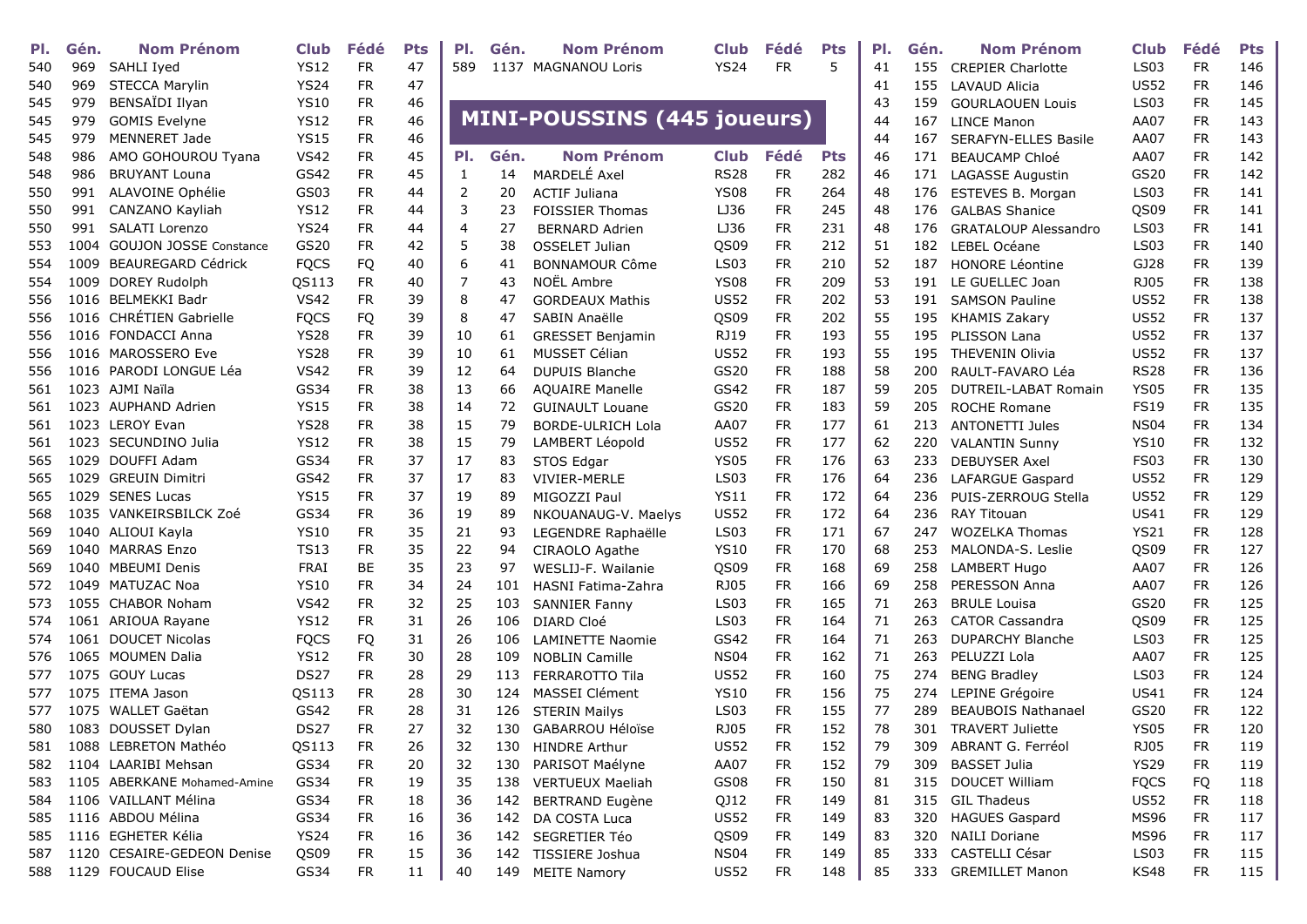| PI. | Gén. | <b>Nom Prénom</b>           | Club        | Fédé      | <b>Pts</b> | PI. | Gén. | <b>Nom Prénom</b>        | Club        | Fédé      | <b>Pts</b> | PI. | Gén. | <b>Nom Prénom</b>        | <b>Club</b>      | Fédé      | <b>Pts</b> |
|-----|------|-----------------------------|-------------|-----------|------------|-----|------|--------------------------|-------------|-----------|------------|-----|------|--------------------------|------------------|-----------|------------|
| 85  | 333  | <b>HUSTACHE Juliette</b>    | <b>LS03</b> | <b>FR</b> | 115        | 132 | 487  | <b>DUPIN Aurélie</b>     | <b>FQCS</b> | FQ        | 98         | 177 | 625  | BATTAGLIA Kezia          | <b>YS21</b>      | <b>FR</b> | 86         |
| 85  | 333  | <b>MONCHALIN Esther</b>     | <b>LS03</b> | <b>FR</b> | 115        | 132 | 487  | <b>LANG Louise</b>       | <b>YS21</b> | <b>FR</b> | 98         | 177 | 625  | <b>HAUGER Lisa</b>       | <b>RS05</b>      | <b>FR</b> | 86         |
| 89  | 340  | <b>CEMBELLIN Lanna</b>      | <b>YS21</b> | <b>FR</b> | 114        | 132 | 487  | NEVEU DUEZ Ethan         | <b>NS04</b> | <b>FR</b> | 98         | 177 | 625  | LÉVESQUE Léo             | <b>FQCS</b>      | FQ        | 86         |
| 89  | 340  | <b>CHAMBRIER B. Justin</b>  | <b>LS03</b> | <b>FR</b> | 114        | 132 | 487  | <b>SERGENT Loïs</b>      | GS42        | <b>FR</b> | 98         | 177 | 625  | SRIRI Neyla              | <b>YS10</b>      | <b>FR</b> | 86         |
| 89  | 340  | <b>NGOM Pamass</b>          | <b>YS21</b> | <b>FR</b> | 114        | 132 | 487  | SPERANDIO Gaston         | <b>KS48</b> | <b>FR</b> | 98         | 177 | 625  | SUCAUD Léana             | GS42             | FR.       | 86         |
| 92  | 347  | <b>MASSON Marie-Esther</b>  | <b>YS08</b> | <b>FR</b> | 113        | 138 | 501  | CAVOLEAU Timothée        | <b>MS96</b> | <b>FR</b> | 97         | 184 | 635  | <b>BOURGEOIS Sacha</b>   | <b>YS29</b>      | <b>FR</b> | 85         |
| 93  | 356  | <b>BAILLY Elena</b>         | <b>NS04</b> | <b>FR</b> | 112        | 138 | 501  | FLAMBARD Liséa           | <b>MS96</b> | <b>FR</b> | 97         | 184 | 635  | CHASSAIN Diego           | <b>YS21</b>      | <b>FR</b> | 85         |
| 93  | 356  | <b>CAYA Victor</b>          | <b>FQCS</b> | FQ        | 112        | 138 | 501  | KIEREL Eléna             | <b>YS29</b> | <b>FR</b> | 97         | 184 | 635  | <b>RENOULT Anastasie</b> | US41             | <b>FR</b> | 85         |
| 93  | 356  | SAMBOU Kylian               | QS09        | <b>FR</b> | 112        | 138 | 501  | <b>KLOPP Cassy</b>       | <b>MS96</b> | <b>FR</b> | 97         | 187 | 653  | <b>BULOT Valentin</b>    | <b>MS96</b>      | <b>FR</b> | 83         |
| 93  | 356  | <b>SAUVAGE Antonin</b>      | LS03        | <b>FR</b> | 112        | 138 | 501  | LARES Santiago           | <b>MS96</b> | <b>FR</b> | 97         | 187 | 653  | FASSI-HABCHI Mélis       | <b>MS96</b>      | <b>FR</b> | 83         |
| 97  | 365  | <b>BOTTI Lucas</b>          | LS03        | <b>FR</b> | 111        | 138 | 501  | <b>MAURICE Klelia</b>    | <b>FS19</b> | <b>FR</b> | 97         | 187 | 653  | <b>GUESMI Camiya</b>     | MS96             | <b>FR</b> | 83         |
| 97  | 365  | DE SOUSA Rodrigo            | <b>YS10</b> | <b>FR</b> | 111        | 144 | 512  | CLAQUEBEC Leny           | GS42        | <b>FR</b> | 96         | 187 | 653  | <b>GUIRE Eden</b>        | <b>YS29</b>      | <b>FR</b> | 83         |
| 97  | 365  | <b>FIFI Lucas</b>           | QS09        | <b>FR</b> | 111        | 144 | 512  | DEVAUX Clément           | <b>US52</b> | <b>FR</b> | 96         | 187 | 653  | <b>LEBLOND Baptiste</b>  | <b>MS96</b>      | <b>FR</b> | 83         |
| 97  | 365  | PINEDE Noam                 | <b>YS11</b> | <b>FR</b> | 111        | 144 | 512  | <b>VANDROTTRE Emma</b>   | GS20        | <b>FR</b> | 96         | 187 | 653  | <b>PINGAULT Pierre</b>   | US41             | <b>FR</b> | 83         |
| 97  | 365  | <b>WAECKERLE Léo</b>        | AA07        | <b>FR</b> | 111        | 147 | 524  | <b>BANAÏAS Thaïs</b>     | QS09        | <b>FR</b> | 95         | 187 | 653  | YILOUKOULOU Chelsea-A.   | <b>MS96</b>      | <b>FR</b> | 83         |
| 102 | 382  | STEPANYK LOBERT Kira        | <b>US52</b> | <b>FR</b> | 109        | 147 | 524  | BORDE-U. Pierre-Louis    | AA07        | <b>FR</b> | 95         | 194 | 664  | <b>CLAUSSE Cantin</b>    | <b>KS48</b>      | <b>FR</b> | 82         |
| 103 | 389  | <b>BOUBEKER Hajar</b>       | <b>US52</b> | <b>FR</b> | 108        | 147 | 524  | <b>DIA Oumou Hany</b>    | <b>NS04</b> | <b>FR</b> | 95         | 194 | 664  | DEL REAL RAMIREZ Lila    | <b>NS04</b>      | <b>FR</b> | 82         |
| 103 | 389  | <b>EGEA Nina</b>            | <b>YS10</b> | <b>FR</b> | 108        | 147 | 524  | ET GRIMAT Lamia          | GS08        | <b>FR</b> | 95         | 194 | 664  | ZAGUITARBIB Manar        | <b>YS10</b>      | <b>FR</b> | 82         |
| 105 | 396  | OGNARD Jade                 | QS113       | <b>FR</b> | 107        | 151 | 534  | KOUOH M. Roxane          | <b>MS96</b> | <b>FR</b> | 94         | 197 | 674  | <b>CODRON Lenny</b>      | GS42             | <b>FR</b> | 81         |
| 106 | 403  | <b>CHALTE Lucas</b>         | AA07        | <b>FR</b> | 106        | 151 | 534  | LECLERCQ Noam            | <b>MS96</b> | <b>FR</b> | 94         | 197 | 674  | LAXAGUE-F. Océane        | <b>RS28</b>      | <b>FR</b> | 81         |
| 106 | 403  | DAUDRE Louis paul           | GS20        | <b>FR</b> | 106        | 151 | 534  | <b>MERLE Joanna</b>      | <b>LS33</b> | <b>FR</b> | 94         | 197 | 674  | <b>ZAITER Yanis</b>      | <b>YS11</b>      | <b>FR</b> | 81         |
| 108 | 411  | <b>BETTWY Juliette</b>      | <b>RS05</b> | <b>FR</b> | 105        | 151 | 534  | RODRIGUEZ Jules          | <b>KS48</b> | <b>FR</b> | 94         | 200 | 681  | <b>BEZOMBES Léo</b>      | <b>YS29</b>      | <b>FR</b> | 80         |
| 108 | 411  | <b>DESMURGET Clémentine</b> | LS03        | <b>FR</b> | 105        | 155 | 548  | <b>BENJAMIN Emma</b>     | QS09        | <b>FR</b> | 93         | 200 | 681  | <b>BUISSON Angèle</b>    | <b>YS10</b>      | <b>FR</b> | 80         |
| 110 | 421  | PEROUMAL Saraianne          | QS09        | <b>FR</b> | 104        | 155 | 548  | PEROUMAL Théchinna       | QS09        | <b>FR</b> | 93         | 200 | 681  | <b>FERRIF Amandine</b>   | GS20             | <b>FR</b> | 80         |
| 110 | 421  | PINGAULT Simon              | <b>US41</b> | <b>FR</b> | 104        | 157 | 557  | <b>BROUWERS Alexia</b>   | FRAI        | BE        | 92         | 200 | 681  | FREMEAUX Timéo           | GS42             | <b>FR</b> | 80         |
| 112 | 432  | <b>BRAIS William</b>        | <b>FQCS</b> | FQ        | 103        | 157 | 557  | <b>CINELLO Celestine</b> | <b>YS21</b> | <b>FR</b> | 92         | 200 | 681  | LE Dieu-Lien             | <b>NS04</b>      | <b>FR</b> | 80         |
| 112 | 432  | <b>DUVIVIER Théo</b>        | MS96        | <b>FR</b> | 103        | 157 | 557  | <b>KEMPF Jules</b>       | AA07        | <b>FR</b> | 92         | 200 | 681  | PEREZ Salomé             | <b>YS08</b>      | <b>FR</b> | 80         |
| 112 | 432  | <b>HAFIANE Kenza</b>        | <b>YS21</b> | <b>FR</b> | 103        | 160 | 570  | LORIETTE Purdey          | <b>YS11</b> | <b>FR</b> | 91         | 200 | 681  | PICCARDO Emy             | <b>YS11</b>      | <b>FR</b> | 80         |
| 112 | 432  | LEBLOND Léona               | <b>MS96</b> | <b>FR</b> | 103        | 160 | 570  | <b>NATALI Samuel</b>     | <b>YS11</b> | <b>FR</b> | 91         | 200 | 681  | <b>PRECHEUR Justine</b>  | <b>RS05</b>      | <b>FR</b> | 80         |
| 116 | 443  | COLOMBO-S. Kézaleen         | QS09        | <b>FR</b> | 102        | 160 | 570  | RAHAI Shinèze            | <b>YS08</b> | <b>FR</b> | 91         | 200 | 681  | <b>RENARD Thomas</b>     | <b>YS21</b>      | <b>FR</b> | 80         |
| 116 | 443  | <b>GACON Ambre</b>          | <b>LS33</b> | FR.       | 102        | 163 | 582  | <b>BOENS Lilou</b>       | <b>YS29</b> | <b>FR</b> | 90         | 200 | 681  | TOUTOUTE-F. Anaïs        | QS09             | FR.       | 80         |
| 116 | 443  | <b>MORNET Sofia</b>         | <b>NS04</b> | <b>FR</b> | 102        | 163 | 582  | <b>DEVILLEZ Lalie</b>    | GS42        | <b>FR</b> | 90         | 210 | 694  | <b>COELHO Matthéo</b>    | <b>KS48</b>      | <b>FR</b> | 79         |
| 116 | 443  | RAUX-MARQUIGNI              | LS03        | FR.       | 102        | 163 | 582  | <b>GRONDIN Jessy</b>     | QS113       | <b>FR</b> | 90         | 210 | 694  | <b>CUISY Lucas</b>       | MS96             | <b>FR</b> | 79         |
| 120 | 455  | BERGEON-P. Esther           | QJ12        | <b>FR</b> | 101        | 163 | 582  | IKTAD Hajar              | GS03        | <b>FR</b> | 90         | 210 | 694  | LEFEBVRE Inès            | <b>MS96</b>      | <b>FR</b> | 79         |
| 120 | 455  | <b>COLLIN JAIS Ambre</b>    | <b>US41</b> | <b>FR</b> | 101        | 167 | 595  | <b>CONTOUX Maël</b>      | <b>RS28</b> | <b>FR</b> | 89         | 210 | 694  | LORDEREAU Matthéo        | <b>YS10</b>      | <b>FR</b> | 79         |
| 120 | 455  | <b>FLORIMOND Carla</b>      | GS20        | <b>FR</b> | 101        | 167 | 595  | SALAÜN Liam              | <b>YS11</b> | <b>FR</b> | 89         | 210 | 694  | QUETELARD Léo            | GS42             | <b>FR</b> | 79         |
| 120 | 455  | <b>GIRAUD Fanny</b>         | <b>YS29</b> | <b>FR</b> | 101        | 169 | 606  | LANDA Emma               | <b>YS11</b> | <b>FR</b> | 88         | 210 | 694  | <b>TURPIN Evan</b>       | QS113            | <b>FR</b> | 79         |
| 120 | 455  | <b>MONNARD Suzie</b>        | <b>GS08</b> | FR        | 101        | 169 | 606  | <b>MATHARAN Jeanne</b>   | <b>YS05</b> | <b>FR</b> | 88         | 216 | 705  | <b>AMRAOUI Dounia</b>    | <b>YS11</b>      | <b>FR</b> | 78         |
| 125 | 470  | <b>BORME Grégoire</b>       | <b>YS21</b> | <b>FR</b> | 100        | 169 | 606  | <b>WATELET Lysa</b>      | <b>YS21</b> | <b>FR</b> | 88         | 216 | 705  | <b>BERNARD Clémence</b>  | RJ05             | <b>FR</b> | 78         |
| 125 | 470  | <b>GANGNANT Mélany</b>      | AA07        | <b>FR</b> | 100        | 172 | 615  | DAROSO Naomie            | QS09        | <b>FR</b> | 87         | 216 | 705  | <b>BOULON Warren</b>     | QS09             | <b>FR</b> | 78         |
| 125 | 470  | ROSSI Mattéo                | <b>YS29</b> | <b>FR</b> | 100        | 172 | 615  | GODONOU A. Sessymé       | <b>FS19</b> | <b>FR</b> | 87         | 216 | 705  | <b>GARCIA Enola</b>      | <b>YS29</b>      | <b>FR</b> | 78         |
| 128 | 475  | <b>DEGAVE Anthonin</b>      | GS20        | <b>FR</b> | 99         | 172 |      | 615 GOSSET Liam          | <b>YS29</b> | <b>FR</b> | 87         | 216 | 705  | <b>MENADE Sofia</b>      | NS <sub>04</sub> | FR.       | 78         |
| 128 | 475  | <b>GARCIA Lucas</b>         | LS33        | <b>FR</b> | 99         | 172 |      | 615 RAMONET Leny         | <b>YS11</b> | <b>FR</b> | 87         | 216 | 705  | <b>SERRAULT Luna</b>     | <b>YS11</b>      | <b>FR</b> | 78         |
| 128 | 475  | MACARIO Timéo               | <b>YS10</b> | <b>FR</b> | 99         | 172 | 615  | SALOM Lohan              | <b>YS21</b> | <b>FR</b> | 87         | 222 | 719  | <b>BEYSSON Prudence</b>  | <b>LS33</b>      | FR.       | 77         |
| 128 | 475  | <b>MORALES Axel</b>         | <b>YS21</b> | <b>FR</b> | 99         | 177 | 625  | ABDUL JAWAD Layane       | <b>NS04</b> | <b>FR</b> | 86         | 222 | 719  | CHOSEROT Cloé            | <b>KS48</b>      | FR.       | 77         |
| 132 | 487  | <b>ADUAYOM Tanya</b>        | <b>US41</b> | <b>FR</b> | 98         | 177 | 625  | <b>BAGHAZ Youcef</b>     | <b>US52</b> | <b>FR</b> | 86         | 222 |      | 719 DI PLACIDO Alexis    | YS11             | FR        | 77         |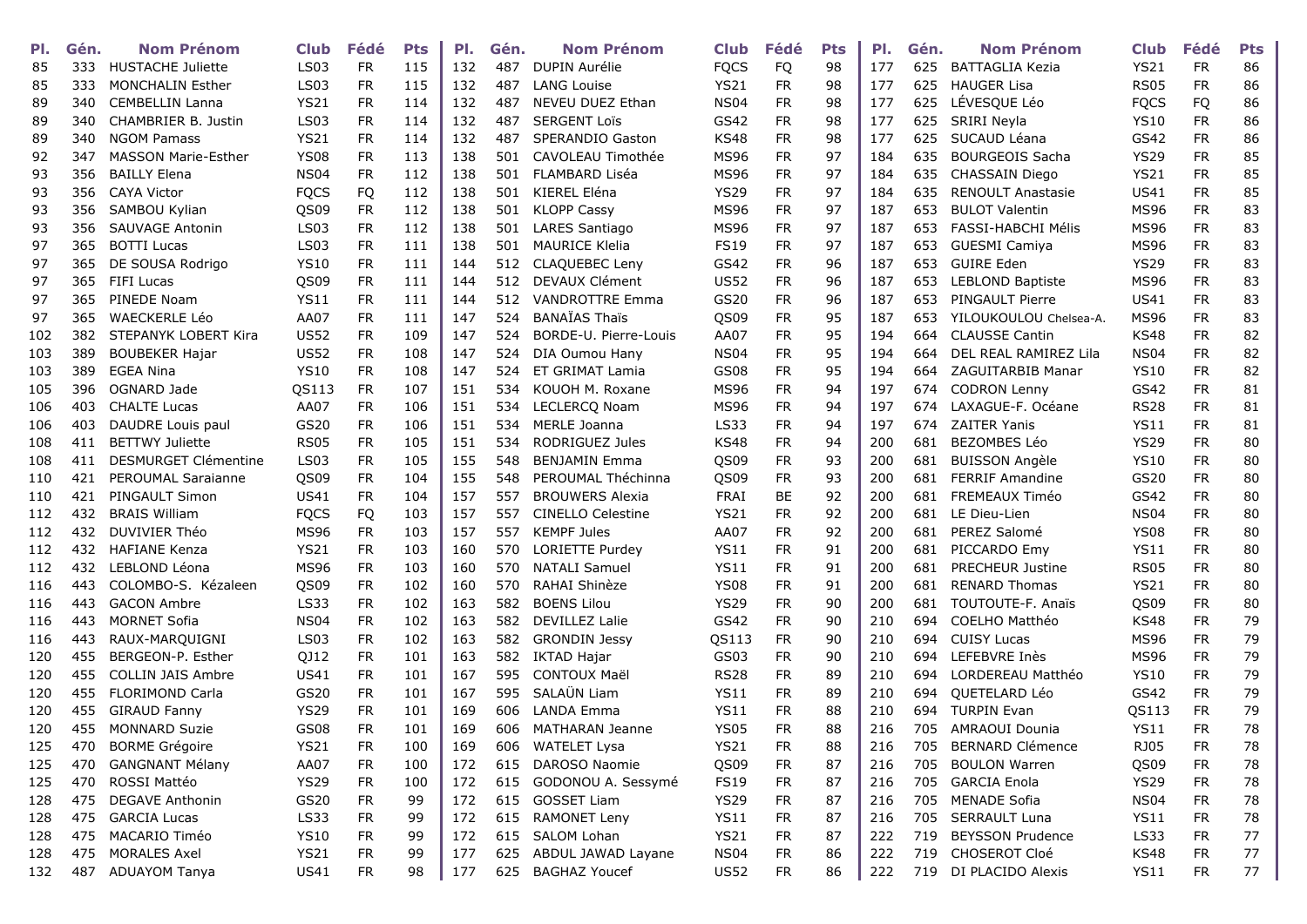| PI. | Gén. | <b>Nom Prénom</b>        | <b>Club</b> | Fédé       | <b>Pts</b> | PI. | Gén. | <b>Nom Prénom</b>          | Club        | Fédé       | <b>Pts</b> | PI. | Gén. | <b>Nom Prénom</b>         | <b>Club</b> | Fédé      | <b>Pts</b> |
|-----|------|--------------------------|-------------|------------|------------|-----|------|----------------------------|-------------|------------|------------|-----|------|---------------------------|-------------|-----------|------------|
| 222 | 719  | <b>GISELINCK Maylie</b>  | <b>YS11</b> | <b>FR</b>  | 77         | 271 | 833  | AYARI Naëlle               | <b>KS48</b> | <b>FR</b>  | 64         | 312 | 911  | LEVASSEUR Noah            | GS42        | <b>FR</b> | 54         |
| 222 | 719  | LOY Lilou                | GS03        | <b>FR</b>  | 77         | 271 | 833  | <b>EL KHOUMSSI Sirine</b>  | <b>YS11</b> | <b>FR</b>  | 64         | 318 | 919  | <b>FEUARDENT Erwann</b>   | GS42        | <b>FR</b> | 53         |
| 227 | 726  | <b>BOURDON Charly</b>    | <b>YS05</b> | <b>FR</b>  | 76         | 271 | 833  | <b>GARRIVET Adrien</b>     | <b>YS11</b> | <b>FR</b>  | 64         | 319 | 925  | <b>SAINT DIDIER Clara</b> | <b>YS10</b> | <b>FR</b> | 52         |
| 227 | 726  | <b>LORION Coleen</b>     | QS113       | <b>FR</b>  | 76         | 271 | 833  | <b>HAFFAF Neyla</b>        | <b>RS28</b> | <b>FR</b>  | 64         | 319 | 925  | <b>WAGENHOFFER Louane</b> | <b>FQCS</b> | FQ        | 52         |
| 227 | 726  | <b>RICARD Luka</b>       | GS42        | FR         | 76         | 271 | 833  | <b>LAMBRECHTS Noa</b>      | <b>YS21</b> | <b>FR</b>  | 64         | 321 | 929  | FRUMINET-V. Noémie        | <b>KS48</b> | <b>FR</b> | 51         |
| 230 | 733  | POITOUX Enzo             | <b>YS29</b> | <b>FR</b>  | 75         | 276 | 841  | <b>BABICZ Claire</b>       | <b>US52</b> | <b>FR</b>  | 63         | 321 | 929  | <b>HUOT Florence</b>      | <b>FQCS</b> | FQ        | 51         |
| 230 | 733  | SIMARD Lola              | <b>YS21</b> | <b>FR</b>  | 75         | 276 | 841  | <b>BARNOUS Soan</b>        | <b>YS10</b> | <b>FR</b>  | 63         | 321 | 929  | MUSIELAK Loona            | QS09        | <b>FR</b> | 51         |
| 232 | 744  | GIBERT Raphaël           | YS11        | <b>FR</b>  | 74         | 276 | 841  | GAIGA Olympe               | <b>YS11</b> | <b>FR</b>  | 63         | 324 | 937  | ADON Jahayleïna           | QS09        | FR        | 50         |
| 232 | 744  | TEIXEIRA COSTA Nadia     | <b>US52</b> | <b>FR</b>  | 74         | 276 | 841  | NAINE-MAURADOU Yaëlle      | QS09        | <b>FR</b>  | 63         | 324 | 937  | <b>BROSSERON Tiffanie</b> | <b>YS29</b> | <b>FR</b> | 50         |
| 234 | 750  | <b>BERNARD Maxens</b>    | <b>US52</b> | <b>FR</b>  | 73         | 280 | 849  | <b>BOISSIER Stella</b>     | <b>YS21</b> | <b>FR</b>  | 62         | 324 | 937  | CANOVAS Ilyan             | <b>YS11</b> | <b>FR</b> | 50         |
| 234 | 750  | LEFEVRE Loan             | <b>YS29</b> | <b>FR</b>  | 73         | 280 | 849  | DE GIOVANNI Stan           | <b>YS21</b> | <b>FR</b>  | 62         | 324 | 937  | <b>DEPRE Lucas</b>        | <b>YS29</b> | <b>FR</b> | 50         |
| 234 | 750  | <b>OZOLINS Elise</b>     | <b>YS21</b> | <b>FR</b>  | 73         | 280 | 849  | <b>FAUNIERES Dominique</b> | <b>YS08</b> | <b>FR</b>  | 62         | 324 | 937  | <b>MAGRI Adam</b>         | <b>YS21</b> | <b>FR</b> | 50         |
| 237 | 757  | <b>ANDLAUER Nina</b>     | <b>KS48</b> | <b>FR</b>  | 72         | 283 | 854  | <b>LESUEUR Lemmy</b>       | GS42        | <b>FR</b>  | 61         | 324 | 937  | <b>NAGERA Mathis</b>      | QS09        | <b>FR</b> | 50         |
| 238 | 763  | <b>ALEXIS Axel</b>       | US41        | <b>FR</b>  | 71         | 284 | 860  | <b>BONTEMPS Théo</b>       | GS42        | <b>FR</b>  | 60         | 324 | 937  | <b>SARIRI Nawfel</b>      | YS08        | <b>FR</b> | 50         |
| 238 | 763  | <b>FERNANDES Laura</b>   | <b>US41</b> | <b>FR</b>  | 71         | 284 | 860  | <b>DEPPE Licia</b>         | <b>YS11</b> | <b>FR</b>  | 60         | 331 | 949  | <b>AMIMEUR Adam</b>       | <b>YS21</b> | <b>FR</b> | 49         |
| 238 | 763  | PEQUIGNOT Lucas          | <b>YS29</b> | <b>FR</b>  | 71         | 284 | 860  | <b>DRUYER Jules</b>        | <b>YS21</b> | FR         | 60         | 331 | 949  | <b>ARSAC Noah</b>         | <b>YS21</b> | <b>FR</b> | 49         |
| 238 | 763  | <b>PORRY Alicia</b>      | QS09        | <b>FR</b>  | 71         | 284 | 860  | <b>GONTHIER Victoria</b>   | <b>YS21</b> | <b>FR</b>  | 60         | 331 | 949  | CESAIRE-G. Samuel         | QS09        | <b>FR</b> | 49         |
| 238 | 763  | <b>OUESTEL Aaron</b>     | <b>YS21</b> | FR         | 71         | 288 | 867  | <b>HERICHE Lilou</b>       | <b>MS96</b> | <b>FR</b>  | 59         | 331 | 949  | <b>DECOLLE Mélissa</b>    | <b>YS11</b> | <b>FR</b> | 49         |
| 243 | 776  | <b>BASTIEN Amaury</b>    | AA07        | <b>FR</b>  | 70         | 288 | 867  | <b>LETOT Lukas</b>         | <b>MS96</b> | <b>FR</b>  | 59         | 335 | 958  | AÏFA Anis                 | <b>YS21</b> | <b>FR</b> | 48         |
| 243 | 776  | <b>DUBARRY Emma</b>      | <b>YS11</b> | <b>FR</b>  | 70         | 288 | 867  | <b>RELLA Floranne</b>      | QS09        | <b>FR</b>  | 59         | 335 | 958  | CABRERA Mattéo            | QS09        | <b>FR</b> | 48         |
| 243 | 776  | <b>GUERIN Thalya</b>     | <b>YS11</b> | <b>FR</b>  | 70         | 288 | 867  | <b>VENNER Erwan</b>        | <b>YS08</b> | FR         | 59         | 335 | 958  | <b>DESTOUCHES Naïka</b>   | QS09        | <b>FR</b> | 48         |
| 243 | 776  | <b>HAGEGE Nolan</b>      | <b>YS11</b> | <b>FR</b>  | 70         | 292 | 879  | <b>BOUCHKARA Alex</b>      | <b>YS29</b> | FR         | 58         | 335 | 958  | <b>IMACHE Mélodie</b>     | QS113       | <b>FR</b> | 48         |
| 243 | 776  | <b>LAURENS Bradley</b>   | <b>YS10</b> | <b>FR</b>  | 70         | 292 | 879  | <b>DELONGCHAMP Tom</b>     | GS03        | <b>FR</b>  | 58         | 335 | 958  | <b>NELFISE Orianna</b>    | QS09        | <b>FR</b> | 48         |
| 243 | 776  | LEMAIRE Léa              | GS42        | <b>FR</b>  | 70         | 292 | 879  | <b>GARCIA Loane</b>        | <b>YS21</b> | <b>FR</b>  | 58         | 335 | 958  | PAGANELLI Julien          | <b>YS21</b> | <b>FR</b> | 48         |
| 243 | 776  | PARÉ Méliane             | <b>FQCS</b> | FQ         | 70         | 292 | 879  | <b>MOÏSA Miliane</b>       | QS09        | <b>FR</b>  | 58         | 335 | 958  | POULIQUEN Benoit          | GS20        | <b>FR</b> | 48         |
| 250 | 785  | <b>AHADRYI Yasmine</b>   | <b>YS29</b> | <b>FR</b>  | 69         | 292 | 879  | <b>OESTERLE Olliver</b>    | <b>YS21</b> | <b>FR</b>  | 58         | 335 | 958  | SHRIRI Ayoub              | <b>YS21</b> | <b>FR</b> | 48         |
| 250 | 785  | DUBOIS Maël              | <b>YS29</b> | <b>FR</b>  | 69         | 297 | 888  | <b>BATAILLE Marine</b>     | <b>KS48</b> | <b>FR</b>  | 57         | 335 | 958  | SIMOHAND Mathilde         | <b>YS29</b> | <b>FR</b> | 48         |
| 250 | 785  | <b>MONNOYER Corentin</b> | GS03        | <b>FR</b>  | 69         | 297 | 888  | <b>BELNET Samuel</b>       | <b>YS05</b> | <b>FR</b>  | 57         | 344 | 969  | <b>GUILLAUME Jahliana</b> | QS09        | <b>FR</b> | 47         |
| 253 | 799  | AZARZAR Ismaël           | <b>YS10</b> | <b>FR</b>  | 68         | 297 | 888  | <b>GARNIER Mathis</b>      | <b>LS33</b> | <b>FR</b>  | 57         | 344 | 969  | <b>NICOLAS Anaïs</b>      | QS09        | <b>FR</b> | 47         |
| 253 | 799  | <b>BARANOVSKY Laula</b>  | <b>YS29</b> | <b>FR</b>  | 68         | 297 | 888  | KAHLIOUI Sarah             | <b>YS08</b> | <b>FR</b>  | 57         | 344 | 969  | SADOUL Oscar              | <b>YS10</b> | <b>FR</b> | 47         |
| 253 | 799  | LIBESSART Josh           | <b>YS11</b> | <b>FR</b>  | 68         | 297 | 888  | LAUBACHER Lola             | <b>KS48</b> | <b>FR</b>  | 57         | 344 | 969  | SORO Esteban              | <b>YS21</b> | <b>FR</b> | 47         |
| 253 | 799  | <b>SZYMANSKI Enzo</b>    | <b>YS29</b> | <b>FR</b>  | 68         | 297 | 888  | <b>MASNADA Marvin</b>      | <b>RS28</b> | <b>FR</b>  | 57         | 348 | 979  | CLOQUET Yliana            | <b>YS29</b> | FR        | 46         |
| 253 | 799  | <b>TERAPELIER Curtis</b> | YS11        | <b>FR</b>  | 68         | 297 | 888  | <b>MEKNI Yara</b>          | <b>YS08</b> | <b>FR</b>  | 57         | 348 | 979  | <b>FONTAINE Julien</b>    | QS113       | FR        | 46         |
| 253 | 799  | <b>THEIL Abigaëlle</b>   | <b>YS10</b> | <b>FR</b>  | 68         | 304 | 897  | MAINVILLE Marc-André       | <b>FQCS</b> | <b>FQ</b>  | 56         | 348 | 979  | <b>LAUBACHER Nina</b>     | <b>KS48</b> | <b>FR</b> | 46         |
| 259 | 809  | ALI MEHENNI Bouthayna    | GS03        | <b>FR</b>  | 67         | 304 | 897  | <b>WIAND Tao</b>           | <b>YS05</b> | <b>FR</b>  | 56         | 348 | 979  | <b>MONCER Emna</b>        | <b>YS21</b> | <b>FR</b> | 46         |
| 259 | 809  | <b>CESARIE Bella</b>     | <b>YS21</b> | <b>FR</b>  | 67         | 306 | 902  | CHAMKHI Gabriel            | <b>YS08</b> | FR         | 55         | 352 | 986  | CAMARA Alisha             | <b>YS08</b> | <b>FR</b> | 45         |
| 259 | 809  | <b>FRANKA Gmar</b>       | GS42        | <b>FR</b>  | 67         | 306 | 902  | <b>GUITTON Aaron</b>       | <b>YS29</b> | <b>FR</b>  | 55         | 352 | 986  | CHERVET Sélène            | <b>YS29</b> | <b>FR</b> | 45         |
| 259 | 809  | KHELIFI Imène            | <b>YS21</b> | <b>FR</b>  | 67         | 306 | 902  | <b>INARD Mathéo</b>        | QS113       | <b>FR</b>  | 55         | 352 | 986  | <b>PAUMEL Loris</b>       | <b>YS29</b> | <b>FR</b> | 45         |
| 259 | 809  | <b>METTAR Ayoub</b>      | <b>YS21</b> | <b>FR</b>  | 67         | 306 | 902  | PELLIER Clément            | <b>MS96</b> | <b>FR</b>  | 55         | 355 | 991  | ABDUL JAXAD Lamare        | <b>NS04</b> | <b>FR</b> | 44         |
| 259 | 809  | <b>TALBOT Taïlyna</b>    | QS09        | ${\sf FR}$ | 67         | 306 | 902  | RIOCHET Romane             | <b>MS96</b> | ${\sf FR}$ | 55         | 355 | 991  | <b>BOURABA Aya</b>        | GS03        | <b>FR</b> | 44         |
| 265 | 817  | MARANINCHI Léona         | <b>YS21</b> | <b>FR</b>  | 66         | 306 | 902  | <b>SERRE Iris</b>          | <b>YS21</b> | <b>FR</b>  | 55         | 355 | 991  | <b>CHAM Swanny</b>        | QS09        | <b>FR</b> | 44         |
| 266 | 822  | AHADRI Rym               | <b>YS29</b> | <b>FR</b>  | 65         | 312 | 911  | <b>COUTURE Rosalie</b>     | <b>FQCS</b> | FQ         | 54         | 355 | 991  | EBRAHIMI Saman            | <b>NS04</b> | <b>FR</b> | 44         |
| 266 |      | 822 HAJJAM Loane         | <b>YS11</b> | <b>FR</b>  | 65         | 312 |      | 911 COUVERT Mathis         | <b>RS05</b> | <b>FR</b>  | 54         | 355 | 991  | PINSON Rafaël             | QS09        | <b>FR</b> | 44         |
| 266 |      | 822 HOARAU Kény          | QS113       | <b>FR</b>  | 65         | 312 |      | 911 GAGNE Eliott           | <b>FS19</b> | <b>FR</b>  | 54         | 355 | 991  | SIFFREDI Andréa           | <b>YS11</b> | FR.       | 44         |
| 266 | 822  | <b>LAMY Enzo</b>         | <b>US41</b> | <b>FR</b>  | 65         | 312 |      | 911 HERELIER Rémy          | <b>FS19</b> | <b>FR</b>  | 54         | 355 | 991  | VALENTIN Léonie           | KS48        | <b>FR</b> | 44         |
| 266 |      | 822 PEREZ Kilian         | <b>YS29</b> | <b>FR</b>  | 65         | 312 |      | 911 LECA Liloo             | <b>YS21</b> | <b>FR</b>  | 54         | 362 |      | 1002 GRIMAUD Rémi         | YS11        | FR        | 43         |
|     |      |                          |             |            |            |     |      |                            |             |            |            |     |      |                           |             |           |            |